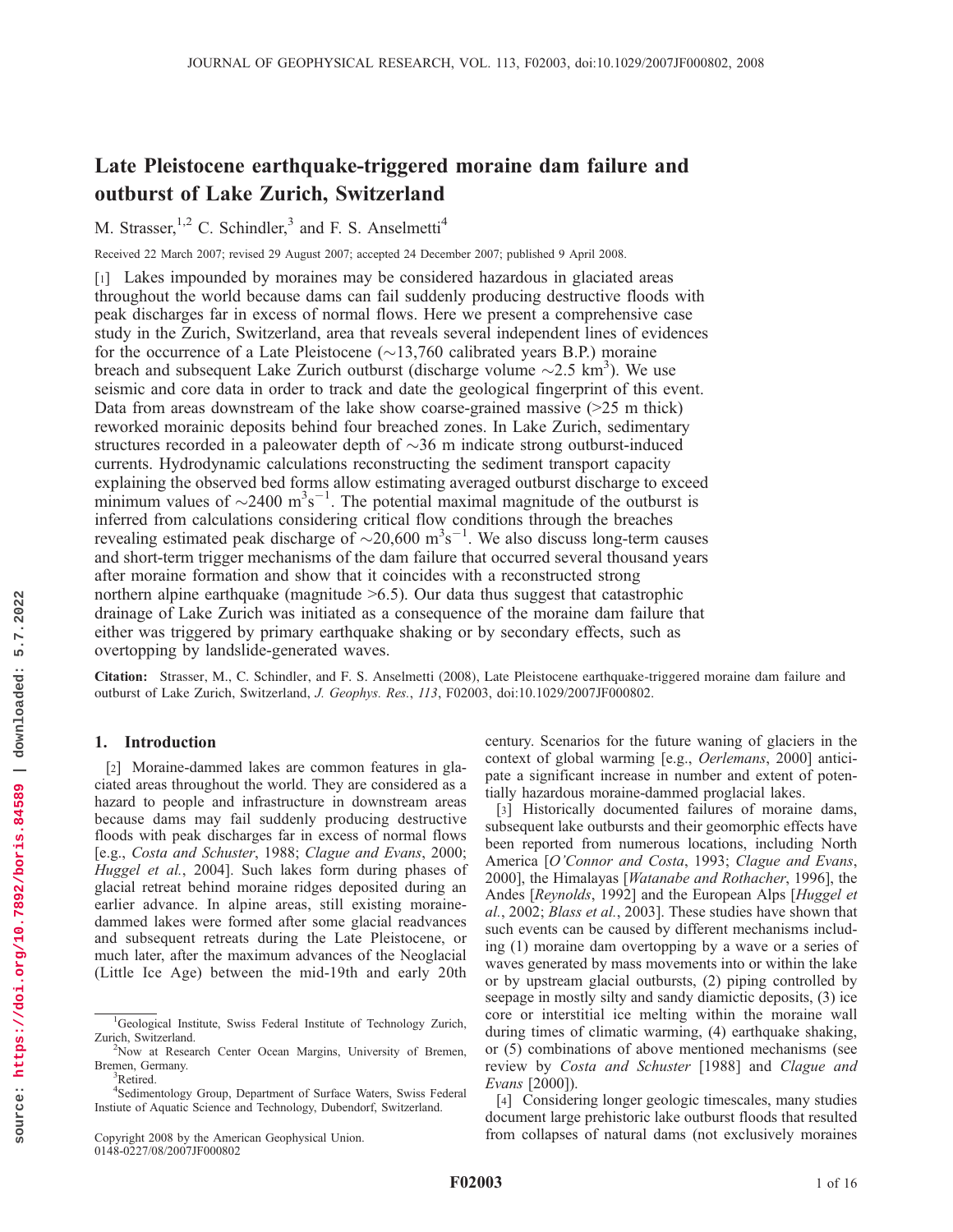

Figure 1. Geographic location of the study area embedded in its geomorphic and geological context. (a) The location with respect to Europe and the Alpine chain (gray-shaded area). (b) Close-up view showing the Alps (gray-shaded area) and the northern Swiss Plateau. The catchment area of Lake Zurich (Linth River) is mapped with a solid black line. Dashed line indicates additional glacial catchment area during the Last Glacial Maximum, when a branch of the Rhine Glacier coalesced with the Linth Glacier (indicated by black arrow). LC is Lake Constance. (c) Outlines of today's Lake Zurich (LB is lower basin and UB is upper basin), Obersee and Walensee (blue), and reconstructed extent (light blue) of the paleolake at  $\sim$ 14,000 calibrated years B.P. (see section 5.3). Blue arrows and annotations indicate flow direction and major rivers, respectively. Dashed red lines show prominent geomorphic features resulting from moraines that were formed during overall glacier retreat. From oldest to youngest: SM is Schlieren Moraine, ZM is Zurich Moraine, HM is Hurden Moraine, RM is Reichenburg Moraine, and SäM is Schänis Moraine. Black arrow (PKR) marks location of Planggen-Klöntal rockslide [Schindler, 2004]. Shaded relief of digital elevation model (dhm25, Swisstopo) overlain by the general tectonic setting. Rectangle in the northwestern part of Figure 1c indicates location of Figures 2 and 3.

but also landslide, ice, and others dams [e.g., Rudoy, 2002; Schneider et al., 2004; Carter et al., 2006] (see general considerations by Costa and Schuster [1988]). Especially in Late Pleistocene and Early Holocene times very large outburst floods occurred during the destabilization of large continental ice sheets after the Last Glacial Maximum (LGM). They include the ''Spokane flood'' from Lake Missoula [O'Connor and Baker, 1992], Lake Agassiz paleofloods [Smith and Fisher, 1993] and Lake Bonneville flood [Malde, 1968]. Theses floods are generally interpreted to have had significant impact on landscape evolution in downstream areas, for instance in the context of formation of outburst gorges and changes in river routing systems [e.g., Teller and Thorleifson, 1983; Rudoy, 2002]). Furthermore, they potentially could have triggered short-term climatic excursions due to the large fresh water input into the ocean that temporarily affected the thermohaline circulation pattern [Clarke et al., 2004; Broecker, 2006]. Whereas most of these documented megafloods are related to ice-dam collapses draining both supraglacial and/or subglacial lakes, detailed case studies on processes, causes and consequences of Late Pleistocene postglacial lake outbursts resulting from moraine-dam failures are rare. Such geologic information is crucial in order to assess the hazard potential of future events, especially in the context of present-day climatic warming and rapid glacier retreat, during which the formation rate of potentially hazardous moraine-dammed lakes is increasing.

[5] Here we present results from a detailed case study in the Zurich area (central Switzerland, Figure 1) that aims to reconstruct a Late Pleistocene moraine-dam failure and subsequent lake outburst. Occurrence of such an event has been hypothesized by Schindler [1971], but has so far lacked conclusive interpretation of trigger mechanism, accurate timing and consequences. Our new geophysical, sedimentological and geomorphological data of Lake Zurich sediments and of downstream deposits combined with hydrodynamic calculations allow us to reliably support and refine Schindler's [1971] outburst hypothesis and to discuss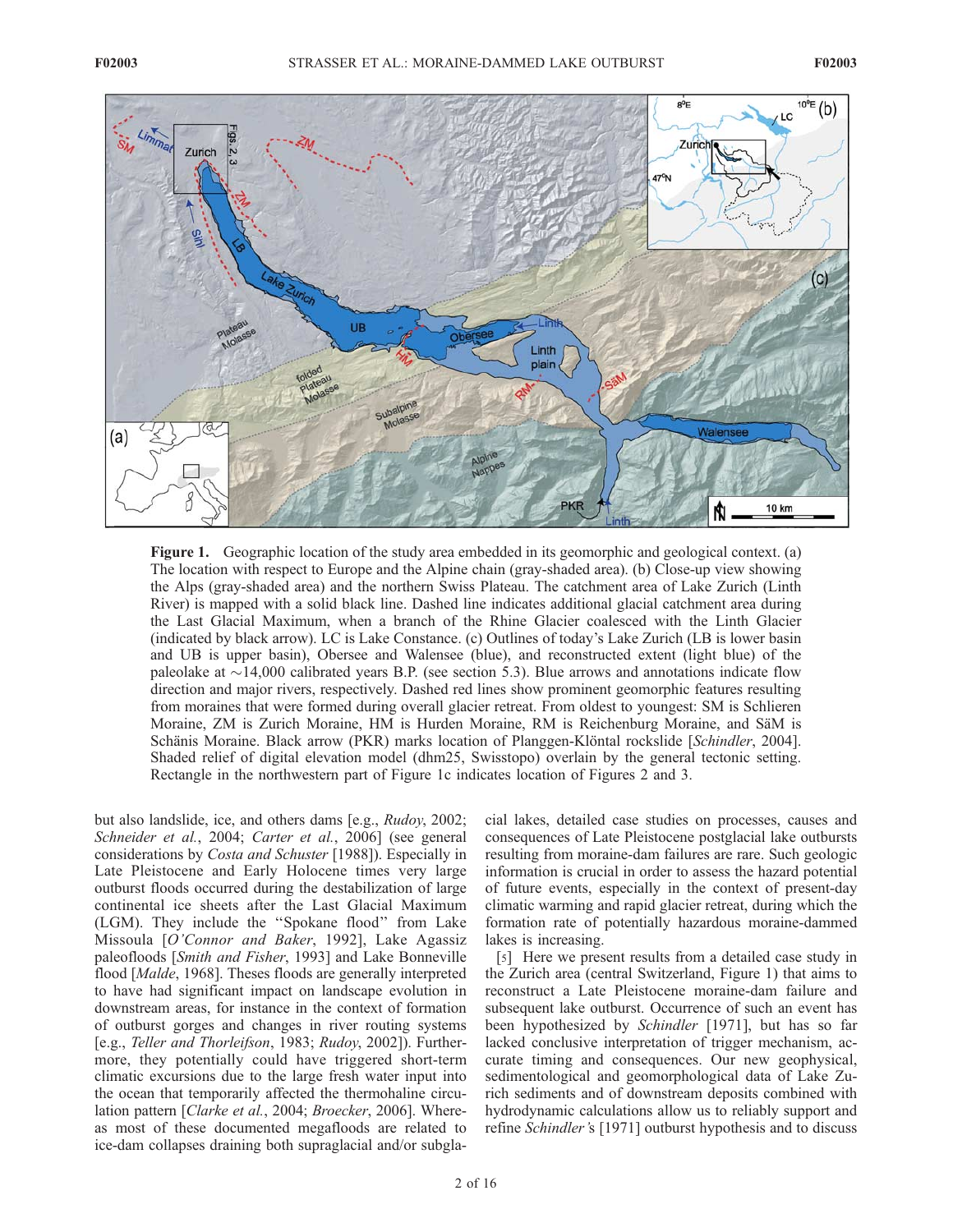in detail long-term causes and short-term trigger mechanism(s) and their impact as recorded in geological archives.

# 2. Geological/Geomorphological Background

# 2.1. Regional Setting

[6] The Linthplain Lake Zurich-Limmat valley occupies a perialpine, glacially overdeepened, NW-SE trending trough situated in the northern part of the Swiss Plateau (Figure 1). During the last glacial period it was fully occupied by two coalesced alpine glaciers (Linth Glacier and a branch of the Rhine Glacier; Figure 1b) with a maximum extent during the LGM reaching  $\sim$ 20 km downstream of today's city of Zurich. During deglaciation, intermediate phases of stagnation and minor glacial readvances resulted in a succession of recessional moraines separating several basins and damming proglacial lakes [*Penk and Brückner*, 1909; von Moos, 1942; Schindler, 1968, 1974, 2004]. The most prominent ice-marginal stages are from NW to SE (from oldest to youngest) (1) Schlieren Moraine (SM) damming the former Schlieren Lake, (2) Zurich Moraine (ZM) damming Lake Zurich, (3) Hurden Moraine (HM) separating Lake Zurich from Obersee, (4) Reichenburg Moraine (RM), and (5) Schänis Moraine (SäM) (Figure 1). In early Late Glacial times immediately after the glacial retreat back into the alpine valleys, an extended paleolake combining today's Lake Zurich, Walensee and probably also Lake Constance [*Müller*, 1995] occupied most of the formerly glaciated area. This paleolake was dammed by the Zurich Moraine at a lake level of 416–418 m above sea level (masl) that was significantly higher than today's Lake Zurich level (406 masl). This is indicated by elevated glaciolacustrine deposits along the shorelines and higher levels of proglacial delta deposits in the vicinity of the Hurden, Reichenburg, and Schänis moraines [Schindler, 1971, 2004]. The altitude level of these delta deposits allowed for absolute paleolake level reconstruction after correcting for differential surface uplift between the Zurich and Walensee area (measured uplift rates today, are  $\sim 0.1$  and 0.6 mm/a (where a is years), respectively [Kahle et al., 1997]). Constant altitude levels of paleodelta deposits in the whole study area indicate that a general lake level highstand prevailed during all recessional deglaciation phases after the glacier retreated from the lower Lake Zurich basin at  $\sim$ 17,600 calibrated years B.P. (Lister [1988] calibrated using InterCal04 calibration curve by Reimer et al. [2004]).

[7] In the eastern part of the study area, the paleolake size successively was reduced by the progradation of the Linth delta (Figure 1). This resulted in the separation between Lake Zurich and Walensee  $\sim$ 11,500 calibrated years B.P and in the infilling of the Linthplain during Holocene times [Schindler, 2004]. Paleolake level since  $\sim$ Bølling/Allerød and throughout Holocene times, as reconstructed from altitude information of delta deposits, shore terraces and lake shore dwellings, respectively, was significantly lower than the 416– 418 masl during the deglaciation phase. These lower lake levels only slightly oscillated between minimum 403 and maximum 407 masl corresponding to climatic variations, precipitation pattern and Sihl River sediment discharge that partially may have influenced the Limmat River outflow situation [Schindler, 1971; Magny, 2004; Riesen and Naef, 2007].

# 2.2. City of Zurich Area

[8] In the Zurich area, the Zurich Moraine (maximal age  $\sim$ 23,700 calibrated years B.P (Schlüchter and Röthlisberger [1995] calibrated using InterCal04 calibration curve by *Reimer et al.* [2004])) reaches a height of  $\sim$ 20 m above the present valley floor. The moraine wall itself is composed of up to three amalgamated structurally complex frontal recessional moraines (Figure 2a). They are partly covered with basal tills from a glacier oscillating back and forth several times during the Zurich Stage [Schindler, 1968]. In the north the Schlieren Lake (estimated paleolake level  $\sim$ 405 masl [Schindler, 1968]) initially occupied most of the Limmat valley. High-sediment supply from the Sihl River and subsequent Sihl delta progradation continuously reduced the size of the Schlieren Lake so that since early Holocene times the basin has been completely filled (Figure 2b).

[9] Today, there are only isolated remnant hills from the frontal part of the Zurich Moraine, which are separated from each other by four  $\sim$ 200 to 400-m-wide eroded zones (Figure 2b). In all of these four areas data from drill cores and open constructions pits reveal the top of the indurated moraine deposits to be systematically at a similar topographic level of 402– 405 masl. These moraine surfaces occur below  $\sim$ 4-7 m of alluvial, lacustrine and artificial infill deposits [e.g., Schindler, 1968, 1971; Jäckli, 1989, and references therein]. This indicates that at these locations the uppermost  $\sim$ 20–30 m of the moraine dam has been eroded sometimes in the past and that the breaches afterward have been infilled to the present-day level. Several studies [e.g., Huber, 1938; Jäckli, 1989] have reported that the Sihl River temporarily discharged into Lake Zurich backward through the eroded breaches as indicated by Sihl delta deposits accumulated in Lake Zurich during Bølling/Allerød to Early Holocene times.

# 2.3. Moraine Breach Hypothesis

[10] Because of the fact that the level of Lake Zurich was initially higher than the base level of the Sihl River (Figure 2a), and because of observations that all four proposed breach locations are eroded down to a similar topographic level (402–405 masl), Schindler [1971] postulated that the erosion of the moraine wall was mainly caused by an instantaneous moraine failure sometime during Late Glacial times. As a consequence, the level of Lake Zurich must have been lowered within a very short time by  $\sim$ 12 m (i.e., the difference between paleolake level and lake level at the beginning of Sihl delta sedimentation in Lake Zurich). Schindler's [1971] hypothesis was partly supported by observations from drill cores and open construction pits immediately north of the former moraine wall that showed thick reworked morainic deposits (hereafter termed RM deposits) intercalated between normally consolidated lake sediments assigned to the Schlieren Lake below, and alluvial gravels assigned to the Sihl fan and Limmat River above.

[11] Since the early 1970s, however, only very few studies tested this hypothesis [Furger, 1991; Schindler, 2004], and it has not been shown so far whether these RM deposits conclusively reveal the occurrence of a moraine-dam failure and subsequent lake outburst. Furthermore, the effects that such an event would have had on Lake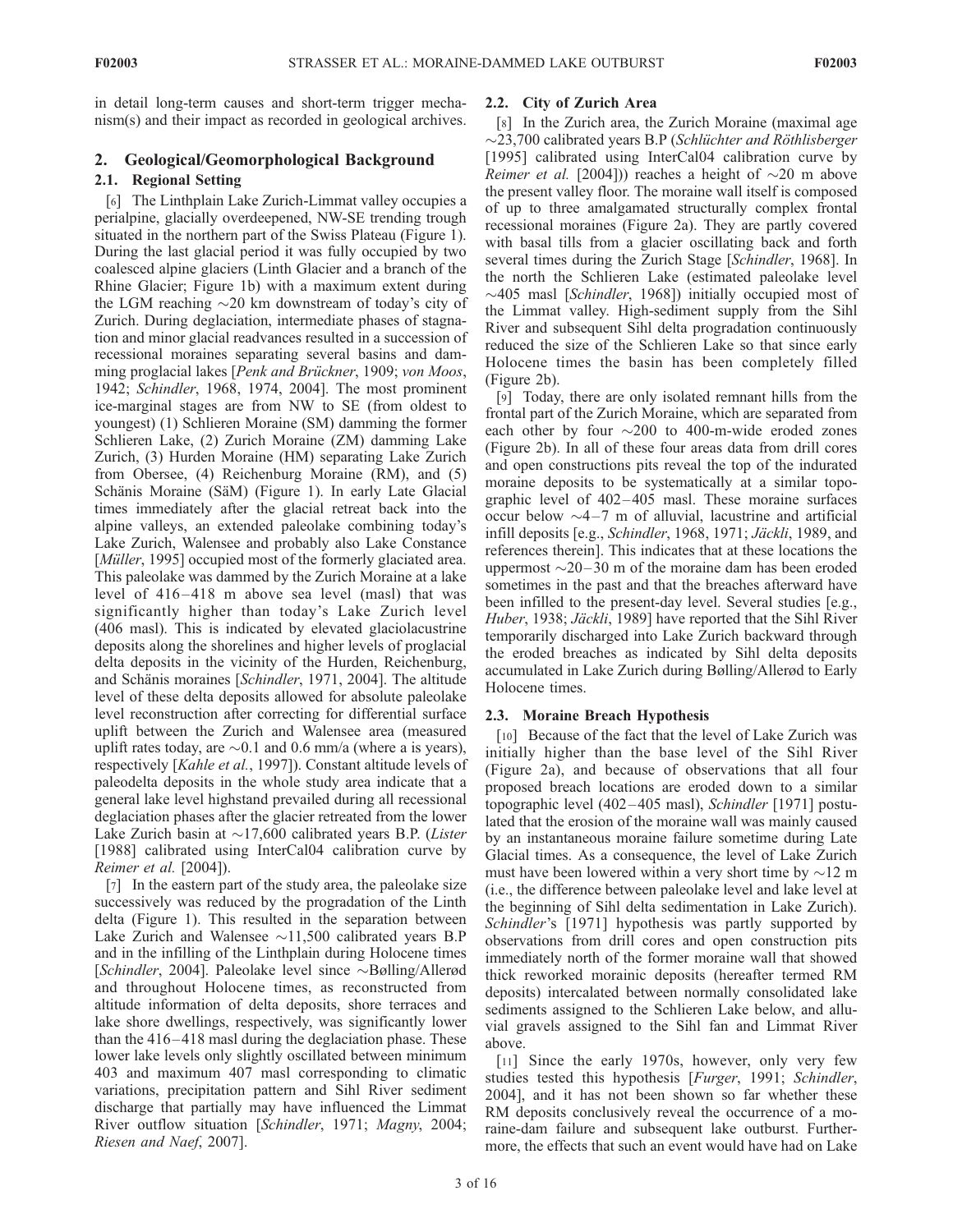

Figure 2. Maps showing the reconstructed geomorphologic situation in the area of the city of Zurich based on unpublished reports and core information from geoconsulting companies Jäckli AG, Geo Von Moos AG, and Sieber & Cassina (2006) and publications by Schindler [1968], Kempf et al. [1986], and Jäckli [1989]. (a) The situation during early Late Glacial times after the Linth Glacier left the Lake Zurich basin  $(\sim 17,500$  calibrated years B.P). (b) The situation during Holocene times. Shaded relief of digital elevation model (dhm25, Swisstopo) and isohypse of molassic bedrock after Jäckli [1989].

Zurich and on downstream parts of the Limmat valley, as well as the exact timing and triggering mechanism, remain unknown.

### 2.4. Lake Zurich

[12] Lake Zurich can be divided into two basins (1) a northwestern, elongated deep basin (max depth 135 m) with steep lateral slopes and a flat basin plain, and (2) a flat and shallow  $(\sim 20$  m water depth) upper basin, which is separated from the lower basin by a subaqueous rock barrier showing a complex, step-like morphology descending toward the NW [Hsü and Kelts, 1970; Schindler, 1976]. A mostly sub aerial sill formed by the Hurden Moraine with only 2 m deep lake passages separates Lake Zurich from Obersee in the E.

[13] Several previous studies in the 1970s and 1980s described Lake Zurich's geology and its sedimentary and environmental evolution since the LGM [Hsü and Kelts, 1970, 1984; Schindler, 1974, 1976; Kelts, 1978; Giovanoli, 1979; Pika, 1983; Lister, 1985, 1988; Sidler, 1988]. These studies are mainly based on data from the deep northwestern basin comprising some seismic lines and piston cores, and one deep drill hole termed "Zübo" [see Hsü and Kelts, 1984, and references therein]. These data reveal that in the lower Lake Zurich basin, the molasse bedrock is covered with an up to 140 m thick, mainly glacial and glaciolacustrine infill. The majority of these sediments were accumulated in a subglacial environment. Only the uppermost  $\sim$ 30 m were deposited after the glacier retreated from the lower Lake Zurich basin (see lithostratigraphical description in section 4.2.2). In this upper sedimentary succession, none of the previous studies specifically addressed the correlation of characteristic event layers throughout the lake in order to test the moraine-dam failure and lake outburst hypothesis.

### 3. Methods

[14] With the objective to identify and date traces of the proposed lake outburst, we refined the existing sedimentary model of the postglacial infill of the lower Lake Zurich basin and extended it to the upper basin by acquiring new high-resolution seismic reflection data and four new long sediment piston cores. A dense grid of  $\sim$ 300 km of single channel 3.5 kHz seismic profiles (pinger source) was acquired and allowed for imaging the subsurface in a quasi three-dimensional (3-D) fashion. The source/receiver was mounted on a cataraft that was pushed in front of a small vessel. DGPS positioning with a maximum error of  $\pm 2$  m guaranteed accurate navigation. The digitally recorded data were processed using both a flat gain and band-pass filtering. Two-way travel time was converted to water depth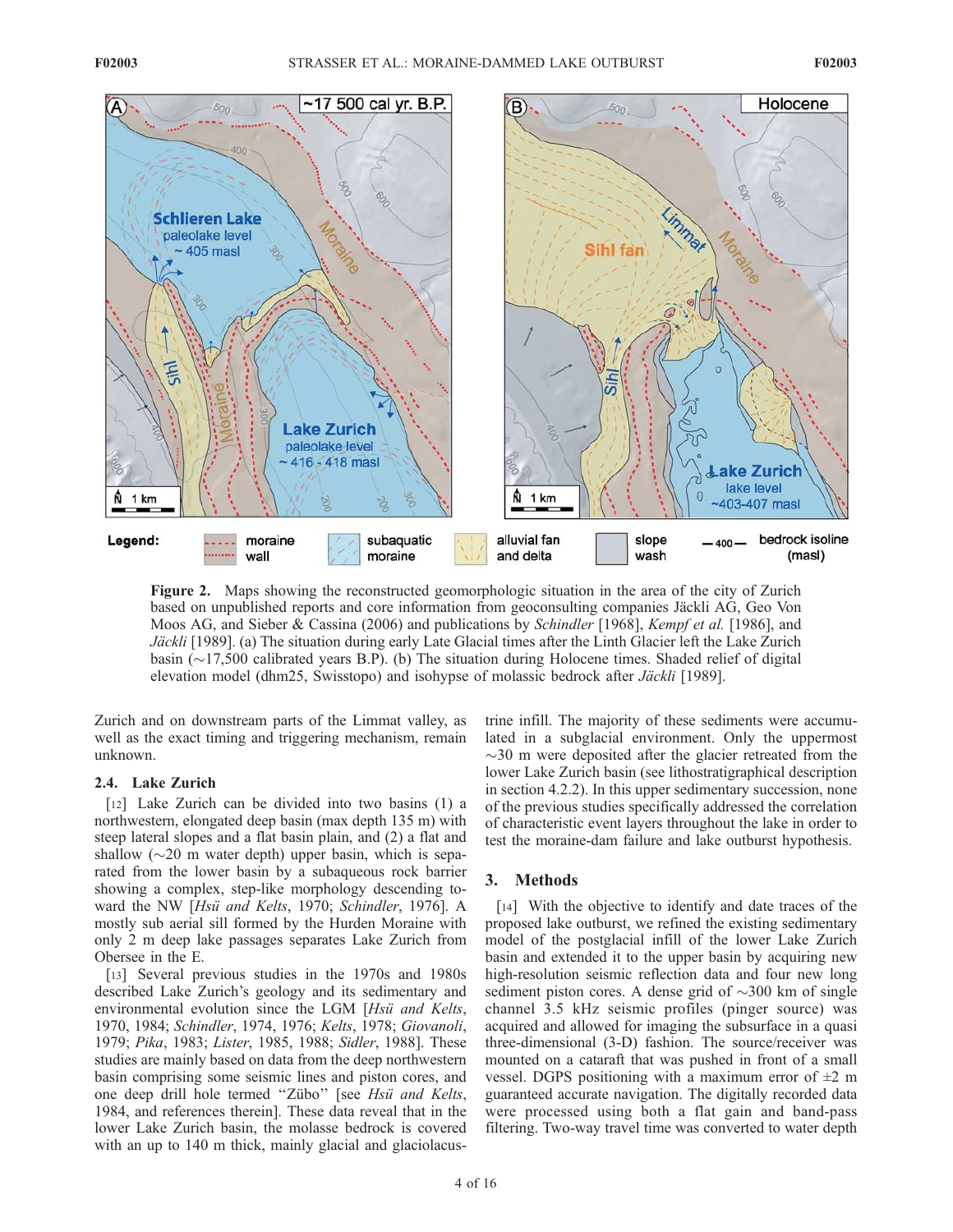and sediment thickness using a constant velocity of  $1450$  ms<sup>-1</sup>.

[15] Four Kullenberg-type gravity piston cores [Kelts et al., 1986], each  $8-10$  m in length, were recovered at key positions identified in the seismic data to ground truth the seismic data, for detailed sedimentological analyses and dating. The cores were scanned with a GEOTEK multisensor core logger, which measures bulk density by gamma ray attenuation, P wave velocity and volumetric low field magnetic susceptibility. Afterward, cores were split, photographed and sedimentologically described. One core section that recorded a conspicuous sedimentary succession was imaged with a medical fluoroscope X ray instrument in order to visualize sedimentary structures that were not visible in the cores macroscopically. The same distinctive interval was analyzed for grain size distribution of bulk sediment using laser diffraction techniques (Malvern Mastersizer Hydro 2000S) at  $\sim 0.5$  cm intervals along the split core. Accelerator mass spectrometry <sup>14</sup>C analysis on terrestrial organic matter (mainly leaf fragments) sampled at different stratigraphic levels in three cores were performed at the Particle Physics Laboratory of ETH Zurich to date the sedimentary succession. Radiocarbon <sup>14</sup>C ages were calibrated using the InterCal04 calibration curve [Reimer et al., 2004]. Noncalibrated ages given in previous studies were also calibrated [Reimer et al., 2004], so that all ages in this study refer to the same timescale.

[16] In order to evaluate whether the described RM deposits [Schindler, 1971] downstream of the Zurich Moraine can be related to the proposed moraine-dam failure, published as well as unpublished core information from the Zurich City area were collected and compiled [Kempf and Walter, 1985; Kempf et al., 1986] (Tables  $S1a-S1c$ .<sup>1</sup> Here, we only considered interpreted log information from cores reaching deep enough to clearly identify the RM facies (see section 4.1). Visual spatial core-to-core correlation then allowed reconstructing the relative stratigraphic position, extent and distribution of thickness of these target deposits.

#### 4. Data and Results

#### 4.1. Reworked Morainic Deposits

[17] Several boreholes drilled in the urban area of Zurich during the last  $\sim$ 40 years recovered a characteristic lithological unit composed of massive diamictic deposits containing subangular, sometimes striated cobbles and boulders, suggesting a glacial origin or glacial deposits as source material [Kempf and Walter, 1985; Kempf et al., 1986] (Tables  $S1a-S1c$ ). This unit is normally consolidated and overlies either laminated lacustrine silt and fine sand or well-sorted alluvial sand and gravel deposits that also are normally consolidated and lack any evidences of being formed or affected by glacial processes. In core logs, the diamictic deposits were described and interpreted as ''moränenartig" (morainic), "verschwemmte Moräne" (flushed till deposits), "verschleppte Moräne" (remobilized till deposits), or "moränenartige Murgang Ablagerungen" (morainic debris flow deposits). From its sedimentary facies,

absent evidence of glacial compaction and its peculiar stratigraphic position within a normally consolidated postglacial sedimentary succession, these deposits (here summarized as RM deposits) are interpreted to indicate a postglacial remobilization of moraine material.

[18] Systematic mapping of thickness, stratigraphic position and elevation of the RM deposits base and top reveal distinctive spatial depositional features (Figure 3). In the western moraine-proximal part, the deposits form two small well-pronounced lobes with maximum thickness of  $\sim$ 15 to 20 m at their apex points that coincide with the positions of two eroded breach locations through the Zurich Moraine. These two lobes have a length of  $\sim$ 200 to 600 m. Their stratigraphic position implies that they were deposited above Sihl fan deposits with a contact at an elevation level of  $\sim$ 395 to 400 masl. In the eastern proximal part, the RM deposits are up to 30 m thick and stratigraphically overly mostly proglacial lake deposits at  $\sim$ 370 to 380 masl. Only in the easternmost part the unit is thinner and overlies alluvial fan deposits assigned to a small local creek draining the eastern flank of the Limmat valley (Wolfbach; Figure 3) at  $\sim$ 395 masl. At  $\sim$ 3 km distance from the Zurich Moraine the unit is  $5-10$  m thick, and a fining and thinning toward more distal parts can be observed in the bore log data. Further downstream, core logs lack any descriptions of the RM facies but a conspicuous, up to 5-m-thick sand layer was recovered at the stratigraphic position between the lacustrine sediments of Schlieren Lake below and coarse alluvial deposits assigned to the Limmat River above.

## 4.2. Lake Zurich Data

#### 4.2.1. Seismic Stratigraphy

[19] Seismic penetration of the 3.5 kHz signal amounts to  $\sim$ 50 and  $\sim$ 75 ms, corresponding to  $\sim$ 35 and  $\sim$ 60 m in the lower and upper basin, respectively (Figure 4). The imaged succession can be divided into two main seismostratigraphic units.

[20] 1. The lower seismic Unit A comprises a thick  $(\sim]15$ to 25 m and up to 55 m in the lower and upper basin, respectively) succession of acoustically stratified sediments characterized by parallel, widely spaced reflections showing alternating high and low seismic amplitudes. Toward the basin margins, these reflections are more closely spaced and often onlap onto the acoustic basement, indicating a dominant ponding style of sedimentation.

[21] 2. The upper seismic Unit B  $(\sim 5 - 7 \text{ m thick})$  is characterized by closely spaced, parallel reflections (medium-to-high and low-to-medium amplitudes in the lower and the upper basin, respectively). Unit B forms a drape across the entire basin, which also generally covers the steep slopes and the bedrock high.

[22] In the deep basin the two seismic units are separated by a thin package (0.5 to 1 m thick) of coherent, highamplitude reflections. Sedimentary bodies with a horizontal extent of a few 10s to 100s of meters with internal chaoticto-transparent seismic facies and clear lateral pinch-out geometries can be identified throughout the sedimentary succession. They indicate that slumping and landsliding along the relatively steep lateral slopes occasionally punctuated the otherwise continuous postglacial sedimentation in

 $\frac{1}{4}$ Auxiliary materials are available in the HTML. doi:10.1029/ Lake Zurich. 2007JF000802.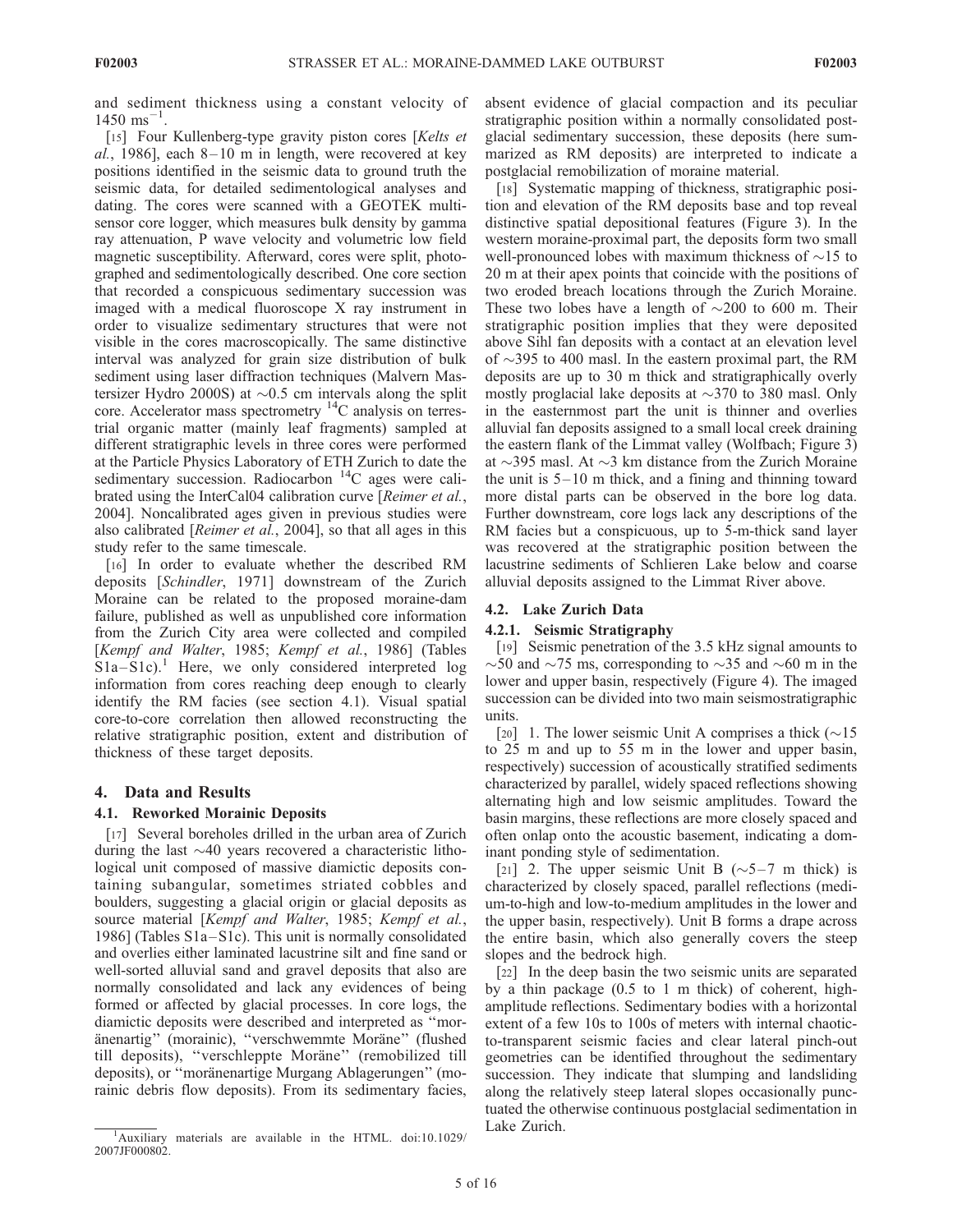

Figure 3. Map showing reconstructed thickness distribution of reworked morainic deposits (RM deposits). The reconstruction is based on core logs from unpublished reports and core information from geoconsulting companies Jäckli AG, Geo Von Moos AG, and Sieber & Cassina [2006] and publications by Kempf and Walter [1985] and Kempf et al. [1986]. Open circles indicate locations where core information was available. Question marks indicate areas where data coverage was not sufficient enough to reconstruct exact extent and thickness of the RM deposits. Red arrows indicate positions of four breaches eroded through the frontal ring of the Zurich Moraine. Black dashed lines indicate boundaries between areas, where the RM deposits stratigraphically overlay Sihl fan (western part), Schlieren Lakes deposits (central part), and local alluvial fan deposits (eastern part), respectively.

#### 4.2.2. Lithostratigraphy

[23] All four acquired sediment cores recovered the characteristic postglacial stratigraphic succession that reflects the sedimentary and environmental evolution of Lake Zurich as already described in previous studies from cores in the central part of the deep basin [Giovanoli, 1979; Hsü and Kelts, 1984; Kelts, 1978; Lister, 1985; Pika, 1983; Sidler, 1988]. Figure 5 shows a compilation of available core information and physical property data from Lake Zurich along the longitudinal lake axis. The general sedimentary succession comprises three lithologic units (from bottom to top).

## 4.2.2.1. Lithologic Unit 1 (''Glaziale Seebodenlehme'': Plastic Mud)

[24] Sticky, medium-gray, plastic clays to silty clays with high bulk densities showing distinct up to 5-cm-thick

laminations in the lower part (laminated plastic mud); thin mm-scale laminations intercalated with yellowish, mmscale silt to fine sand layers in the middle part (faintly laminated plastic mud); and homogenous to mottled textures in the upper part (mottled plastic mud). This lithologic unit corresponds to the lower seismic Unit A described above. Thicker clastic laminae in deep water cores contrast thinner laminae in shallow water cores and thus confirm the ponding depositional style of this sedimentary unit. The lithology and infill pattern indicate glaciolacustrine sedimentation by underflows in a proglacial environment [Kelts, 1978; Hsü and Kelts, 1984; Lister, 1985].

## 4.2.2.2. Lithologic Unit 2 (''Basaler Faulschlamm'': Iron Sulfide Mud)

[25] Dark greenish-gray, fine-grained mud with low carbonate content and low bulk densities showing a distinct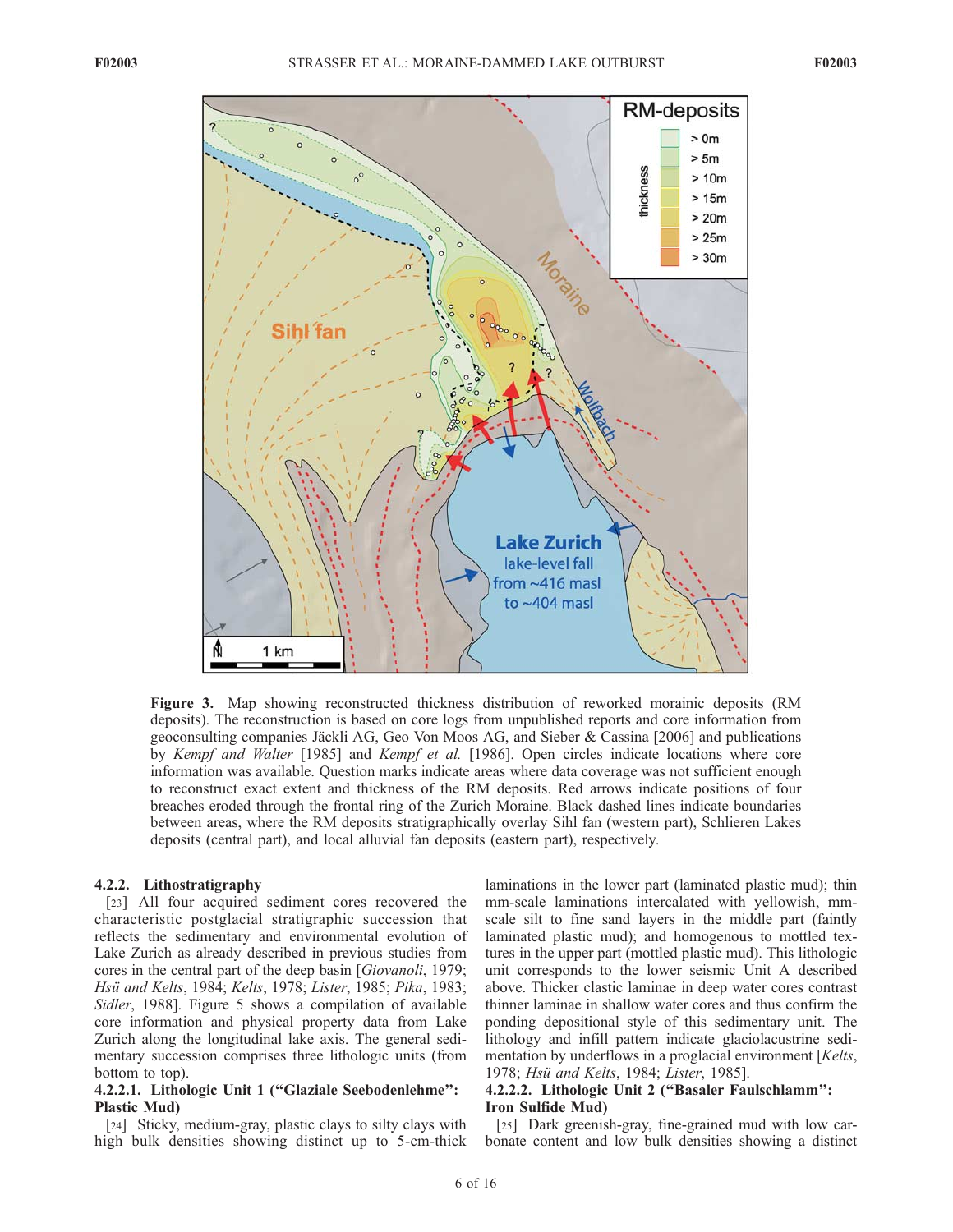

Figure 4. The 3.5 kHz reflection seismic profile (pinger source) imaging the subsurface of Lake Zurich along the whole longitudinal lake axis and locations of cores shown in Figure 5. Yellow line in the seismic data marks the characteristic E layer showing multiple mass movement deposits (Figures 7a and 7b) and wavy seismic features (Figure 7d) in the lower deep and upper flat basin, respectively. It also corresponds approximately to the boundary between seismostratigraphic Unit A below and Unit B above. Inlet in the lower right corner shows location of the seismic line (solid red line). Contour interval is 50 m. Dotted contour line marks 20-m-depth contour line and aims to clarify basin morphology in the upper flat basin.

appearance of several highly FeS-pigmented black laminations and intercalated cm thick sandy and muddy turbidites. From its stratigraphic position, this unit corresponds to the seismic high-amplitude reflections in the transition zone between seismic Units A and B. It is interpreted that, with postglacial climatic amelioration and the final retreat of the

glaciers back into the Alps, sediment supply into the lake was reduced and the lake became stratified. Lacustrine biota increased and oxygen content in the bottom water dropped occasionally to anoxic levels, resulting in characteristic FeSpigmented black laminations of the lithological unit [Kelts, 1978; Pika, 1983].



Figure 5. Core transect compiling available core information and physical property data from Lake Zurich along the longitudinal lake axis  $((1)$  Giovanoli [1979], (2) Lister [1988], (3) Pika [1983], (4) this study, and (5) bulk density data by *Eberli* [1984]) and age model of the composite stratigraphic section. See Figure 4 for core locations. Red colored deposits and dashed line show the E layer mass movement deposits and core-to-core correlation, respectively.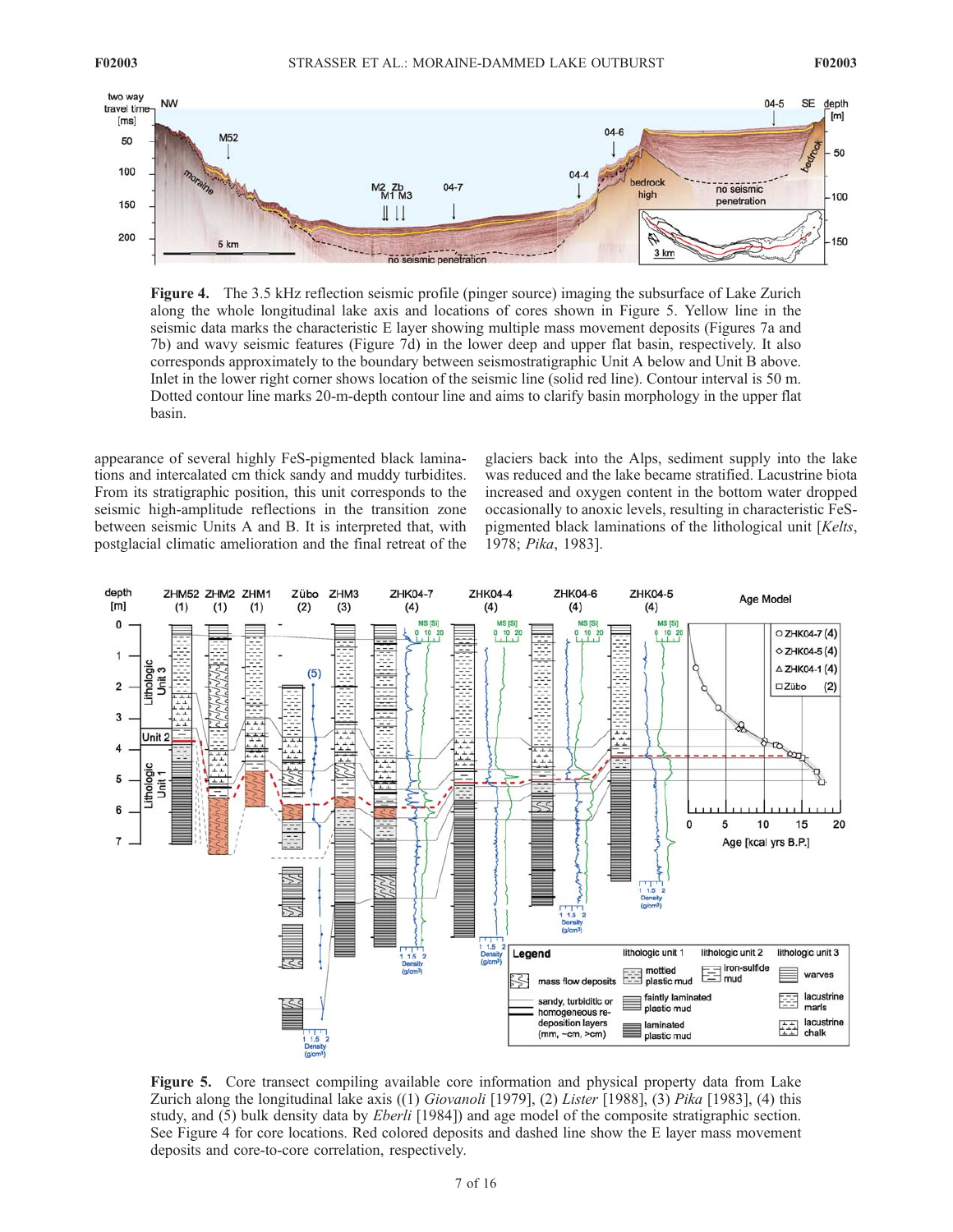#### Table 1. Dating of Outburst Event

| Sample              | Sample<br>Age <sup>a</sup><br>$\sqrt{14}$<br>years B.P.) | Sample<br>Age <sup>t</sup><br>(calibrated years B.P.) | Offset <sup>c</sup><br>(cm) | Sedimentation<br>Rate <sup>d</sup><br>(cm/a) | Horizon<br>Age<br>(calibrated years B.P.) | Horizon<br>Age<br>Overlap<br>Range<br>(calibrated years B.P.) | Center of<br>Overlap <sup>e</sup><br>(calibrated years B.P.) |
|---------------------|----------------------------------------------------------|-------------------------------------------------------|-----------------------------|----------------------------------------------|-------------------------------------------|---------------------------------------------------------------|--------------------------------------------------------------|
| ETH-30207           | $11.710 \pm 100$                                         | $13.340 - 13.770$                                     | $-3$                        | 0.04                                         | $13,425 - 13,855$                         | $\cdots$                                                      | $\cdots$                                                     |
| ETH-30715           | $11.560 \pm 90$                                          | $13,240 - 13,640$                                     | $-5$                        | 0.03                                         | $13,407 - 13,807$                         | $\cdots$                                                      | $\cdots$                                                     |
| $GL11$ <sup>1</sup> | $12.400 \pm 250$                                         | $13.750 - 15.250$                                     |                             | 0.04                                         | $13,607 - 15,107$                         | $\cdots$                                                      | $\cdots$                                                     |
| GL15 <sup>t</sup>   | $12.800 \pm 250$                                         | $14.150 - 15.850$                                     | 15                          | 0.04                                         | $13.721 - 15.421$                         | $13.721 - 13.807$                                             | 13.760                                                       |

a Dating by accelerator mass spectrometry with the tandem accelerator at the Institute of Particle Physics at the Swiss Federal Institute of Technology Zurich.

<sup>b</sup>Calibration (2 s range) was carried out applying the IntCal04 calibration curve [Reimer et al., 2004].

Position of the dated sample relative to the event horizon.

<sup>d</sup>Derived from <sup>14</sup>C data.

Ages are rounded to the decade.

fDates by Lister [1988].

#### 4.2.2.3. Lithologic Unit 3 (''Seekreide'' and ''Seekreide-Mergel'': Lacustrine Chalk and Marls)

[26] Light gray (lower part) to greenish gray (upper part), faintly layered lacustrine chalk (lower part) and marls (upper part) composed of terrigenous mud rich in authigenic carbonate, intercalated with cm thick sandy and muddy turbidites. These deposits correspond to the upper seismic Unit B and were deposited when bioinduced calcite precipitation and minor clastic input from small local creeks were the dominant sediment sources in the mesotrophic holomictic lake. The uppermost  $50-70$  cm show distinct rhythmically layered calcite/organic couplets (varves) representing sedimentation during the last  $\sim$ 100 years of human-induced lake eutrophication [Kelts, 1978; Pika, 1983].

[27] Sixteen  $^{14}$ C ages derived from samples in four different cores (Table S2) provide a high-resolution age control for the cored sedimentary succession. The resulting age model of the composite stratigraphic section (Figure 5) reveals Holocene ages for the lithologic Unit 3 (seismic Unit B), Younger Dryas to Bølling ages for lithologic Unit 2 and Oldest Dryas and older ages for the lower lithologic Unit 1 (seismic Unit A).

#### 4.2.3. An Outstanding Event Layer

[28] The newly acquired basin-wide quasi 3-D stratigraphy allows identifying a conspicuous event layer that was recorded throughout Lake Zurich (hereafter termed E layer). It occurs in the lowermost part of lithologic Unit 2, a few cm above the boundary to the underlying Unit 1 and is dated to  $13,760 \pm 45$  calibrated years B.P. (i.e., overlap age of independently dated ages in three different cores, Table 1). In all cores (including shallow water cores ZHM52 and ZHK04-5) this E layer is characterized by the occurrence of a prominent  $1-5$ -cm-thick turbidite or by  $0.5-2$ -m-thick mass-flow deposits (Figure 5). In the seismic data the E layer corresponds to a distinct seismostratigraphic horizon at the base of the transition zone between seismic Units A and B. Along this horizon, a total of 23 individual mass movement bodies with internal chaotic-to-transparent seismic facies and clear lateral pinch-out geometries have been mapped in the seismic data all over Lake Zurich (Figures 6, 7a, and 7b; see Schnellmann et al. [2006] and Strasser and Anselmetti [2008] for detailed description of the used seismic stratigraphic mapping procedure). The occurrence of multiple mass movement deposits within one isochronous seismostratigraphic horizon suggests simultaneous landsliding throughout the lake and implies a regional trigger mechanism for mass movement initiation, such as earthquake shaking or lake level change [cf. Shilts] and Clague, 1992; Hampton et al., 1996; Schnellmann et al., 2002].

[29] In the upper basin the E layer seismically stands out as a remarkably high-amplitude reflection in  $\sim$ 4 m depth (Figures 7c and 7d). This reflection is immediately overlain by a distinctive seismic facies showing wavy layering formed by one to maximal four seismic reflections with limited lateral continuity (Figures 6b and 7d). These features form long-wavelength  $(50-100 \text{ m})$ , low-amplitude (<50 cm) structures that can be observed throughout the entire upper basin. The resulting undulating upper surface of these features is smoothed out by few overlying reflections, so that the uppermost  $\sim$ 3.5 m of seismic Unit B show the same parallel ''layer cake'' reflection pattern as the entire underlying >55-m-thick sedimentary infill (Unit A; Figure 7c).

[30] In order to sedimentologically characterize these seismically imaged wavy features, core ZHK04-5 was recovered through such a bed form (Figure 7d) and the correlative core interval was analyzed in detail. Figure 8 shows the compiled data of the target section. In both, core photo and X ray image, a clear  $\sim$ 2-cm-thick, light gray layer with a fine-sand base can be identified at 4.13 m below lake floor (mblf). It is characterized by an upward decrease in both bulk density and mean grain size and clearly shows a graded textural character. From its sedimentary facies, stratigraphic position and its high-impedance contrast compared to the surrounding sediment, as indicated by high bulk density and high P wave velocity values, this layer correlates to the high-amplitude reflection observed in the seismic data at  $\sim$ 4 m depth (Figure 7d) that corresponds to the basin-wide mass movement event layer. Above this sand layer, no sedimentary features can be visually identified within the dark greenish-gray iron sulfide mud. Grain size analysis, however, reveal values of  $\sim$ 30  $\mu$ m mean grain size within this specific interval indicating slightly coarser material than in the sediment above and below. Furthermore, grain size data suggest inverse grading within a small interval between 4.09 and 4.11 mblf. This interval is overlain by a  $\sim$ 3-cm-thick succession that clearly shows a fining-upward trend. In this section, a  $\sim 8^{\circ}$  inclining, faint high-density layering can be observed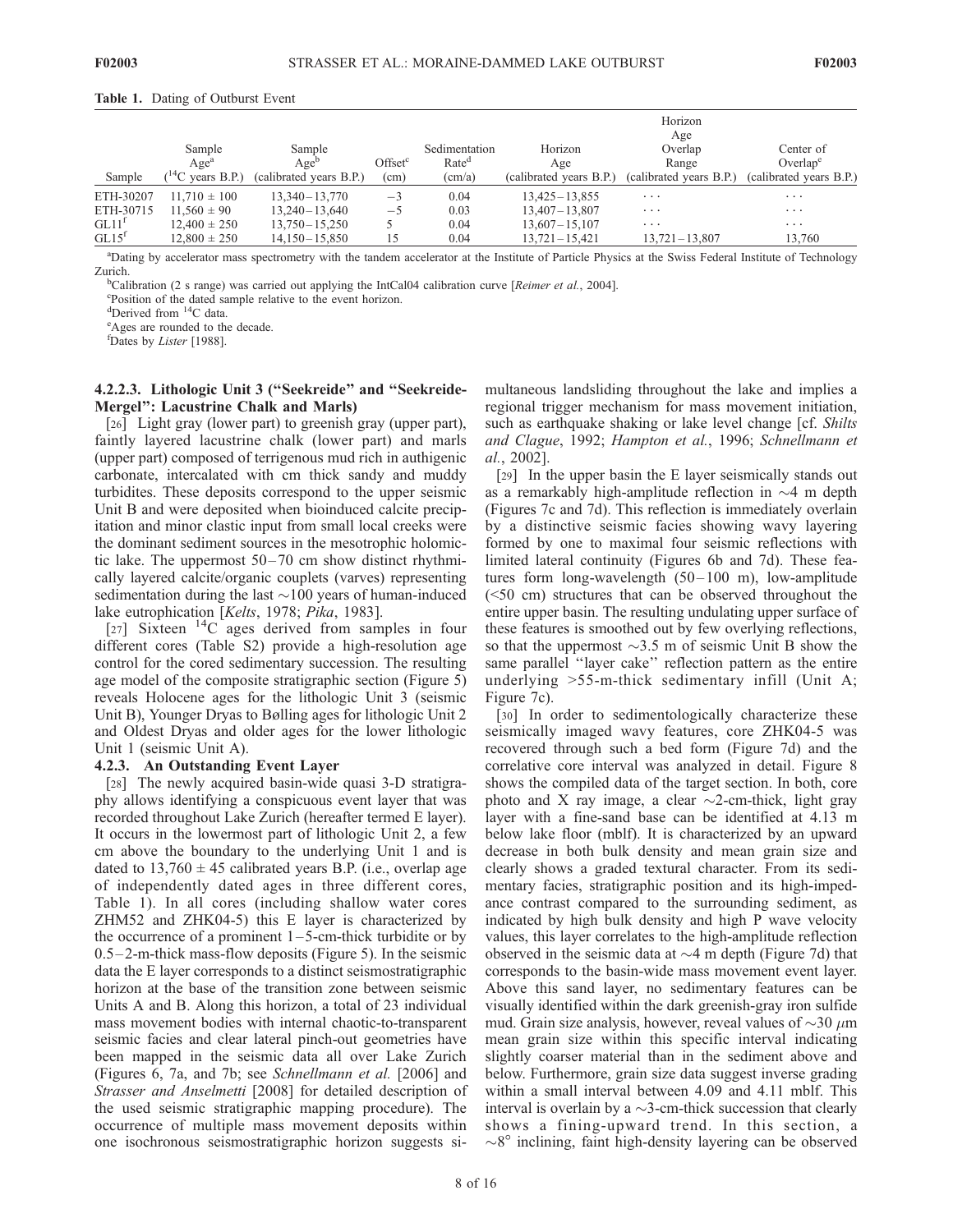

Figure 6. (a) The 3.5 kHz seismic survey grid in Lake Zurich and location of profiles (solid black line) and core ZHK04-5 (open circle) shown in Figures 7 and 8. Gray-shaded areas indicate marginal areas where acoustic signals did not penetrate into the subsurface. (b) Distribution of coeval subaquatic landslide deposits (red areas) and bed form structures (squiggles) as mapped along the characteristic E layer in the seismic data from the lower and upper flat basin. Background shows colored bathymetry with 50-m contours intervals (black lines). Dotted line marks 20-m-depth contour line and aims to clarify basin morphology in the upper flat basin.

in the X ray image providing evidence for cross-bedding structures. From its stratigraphic position, this few cm thick succession characterized by a sequence of reversed and normal grading and cross-bedding, correlates to the observed wavy structures in the seismic data.

[31] Our seismic grid spacing of  $\sim 50-100$  m does not allow for 3-D spatial reconstruction of crest and trough orientations of these wavy structures, nor do 2-D seismic lines indicate any consistent symmetries or asymmetries. Nevertheless, these structures clearly appear to be longwavelength  $(50-100 \text{ m})$ , low-amplitude  $(50 \text{ cm})$  bed forms formed under flowing water conditions that only prevailed during a very short time period. Lacking higherresolution spatial information, reconstruction of flow direction and interpretation of formation processes remain inconclusive. Nonetheless, the occurrence of these conspicuous current-induced sedimentary structures immediately overlying the prominent basin-wide mass movement layer is unique within the entire sedimentary succession and suggests an exceptional event during the Late Pleistocene basin evolution.

#### 5. Discussion

[32] Our data from the subsurface of Lake Zurich recorded the fingerprint of an outstanding event (E layer) affecting both the lower deep as well as the upper flat basin at  $\sim$ 13,760 calibrated years B.P. This E layer thus is a valuable candidate to be related to the proposed catastrophic drainage of the moraine-dammed Lake Zurich [Schindler, 1971]. In the following section we will first discuss the relationship between RM deposits and the proposed moraine breaches and then discuss arguments supporting that the observed bed forms in Lake Zurich can be related to the sudden lake drainage in the aftermath of the moraine dam failure. In the subsequent section we will dwell on possible causes and trigger mechanisms and place our findings in a more general context of natural hazards related to outbursts from moraine-dammed lakes.

## 5.1. Zurich Moraine Dam Breaches

[33] The sedimentary facies, reconstructed thickness and spatial distribution of the RM deposits downstream of the moraine suggests that these deposits are related to the four eroded zones of the moraine dam as indicated by thick lobes deposited below the breached dam (Figure 3). It further attests that the Sihl River, which temporarily discharged backward into Lake Zurich, could not have been the dominant eroding agent, because in this case, one would expect the erosion products to be deposited in the S of the moraine dam and not in the N of it, as observed. Therefore, the four gateways through the moraine must have been formed by erosion from outflowing Lake Zurich water prior to the period, during which the Sihl River discharged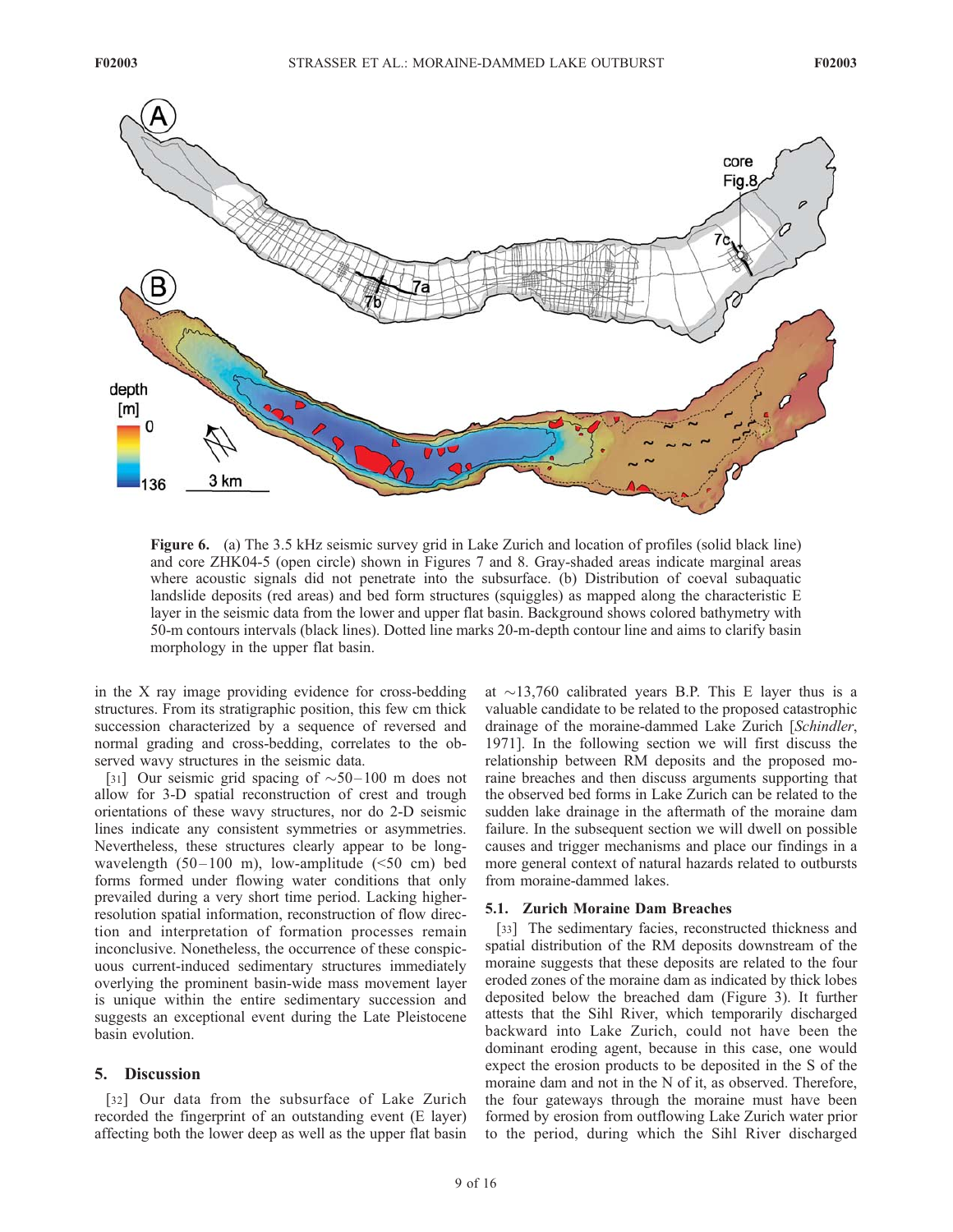

Figure 7. The 3.5 kHz reflection seismic profiles (pinger source) showing the characteristic seismic features that occur along the E layer marked by yellow dashed lines. See Figure 6a for location of seismic lines. (a) Longitudinal profile along the lake axis in the lower deep basin showing three coeval mass movement deposits (M). (b) Perpendicular cross profile showing the distinct transparent seismic facies of one mass-flow deposit with well-defined lateral pinch out geometry (black arrow). (c) Seismic section showing the monotonous parallel-laminated reflection pattern in the sediment-filled upper basin. Rectangle shows approximate location of Figure 7d. (d) Close-up view of wavy seismic features immediately overlying the E layer in the upper basin. Vertical line gives the position of core ZHK04-5, and arrows indicate the core interval shown in Figure 8.

southward into the lake. The lack of quantitative information on the former moraine dam geometry and on the exact location of the lowest points on the initial dam does not allow to conclusively explaining number, location and occurrence of the four breaches. However, as these four gateways are all eroded down to the same topographic level, it is likely that breaching occurred in a single event, because one would expect that continuous erosion of the moraine rather results in one single Lake Zurich outlet channel, which, once started to incise, abandons the other outflow

gateways because of lower base level in the incised outflow channel.

[34] The spatial depositional pattern of the RM deposits and its sedimentary facies with boulder-sized clasts in proximal areas and cobbles and pebbles also >3 km downstream of the moraine, indicate very high energy transport conditions. Such conditions appear less likely to be related to continuous remobilization in successively eroding lake outlet channels, because an initial Lake Zurich outflow prior to the erosion of the dam may have had a topographic gradient of only  $\sim$ 2–3 $\degree$  (i.e., calculated from the  $\sim$ 12 m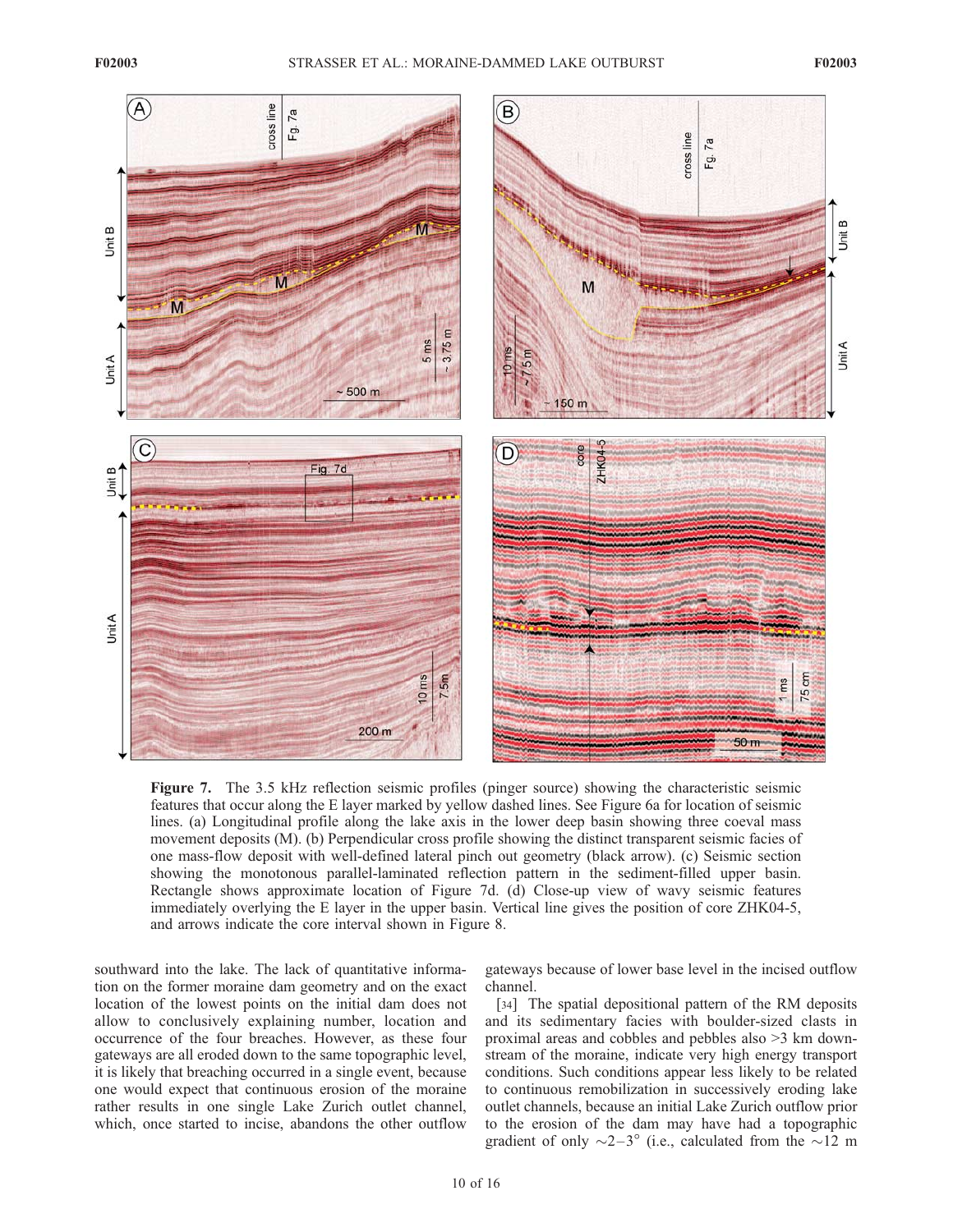

Figure 8. Compilation of sedimentological data and observations characterizing the E layer as cored in core ZHK04-5. See Figures 6a and 7d for core location and depth position of shown interval, respectively. See legend in Figure 5 for lithological symbols used in the core log.

height difference between Lake Zurich and Schlieren Lake paleolake levels and reconstructed width of the moraine dam (200–400 m)). Further information on erosion rates and processes comes from our results reconstructing the stratigraphic position of the RM facies relative to the lacustrine sediments of the Schlieren Lake and the alluvial gravel deposits of the Sihl and Limmat rivers. The two western lobes clearly overlie alluvial gravels assigned to the Sihl fan and thus indicate RM deposition after the Sihl River already filled in the western parts of the Schlieren Lake basin. There are no evidences in core logs that RM deposits interfinger with alluvial Sihl fan deposits, but they are described as a massive single unit. These observations point toward discrete remobilization within a short time long after the formation of the moraine dam. In the eastern moraineproximal area and also in more distal areas further downstream, RM deposits overlie Schlieren Lake sediments. The resulting boundary separating Sihl fan gravels in the W and Schlieren Lake deposits in the E as RM deposit substratum (black dashed line in Figure 3), is interpreted to correspond to the paleodelta front of the Sihl River within the Schlieren Lake during the time of RM deposition. Alternatively, it may mark the boundary of a  $\sim$ 500-m-wide and  $\sim$ 20-mdeep zone where an exceptional flood, potentially resulting from a lake outburst, was channelized incising into formerly deposited alluvial gravels and lacustrine deposits along a former river bed of the Limmat River (Figure 2b).

[35] Combining all arguments, our findings support Schindler's [1971] hypothesis of a sudden Zurich Moraine failure that consequently resulted in catastrophic drainage of Lake Zurich.

#### 5.2. Timing

[36] In order to conclusively assign the E layer observed in Lake Zurich to the moraine dam failure and outburst event, an independent age control is required. The timing of the breaches can be relatively constrained by evaluating the stratigraphic position of Sihl delta deposits in Lake Zurich. The Sihl River temporarily discharged into Lake Zurich after the moraine was breached and the lake level was lowered, so that the partly emptied lake acted as the local base level for the Sihl River. Previous studies [Huber, 1938; Schindler, 1968, 1971, 1974, 1976] revealed that Sihl delta deposits are intercalated with lacustrine sediments of lithologic Unit 2 and the lower part of lithologic Unit 3. They are never associated with Unit 1 deposits. Thus, the stratigraphic position of the Sihl delta deposits provides a rough age estimate suggesting that the moraine breaches occurred immediately before the onset or during the deposition of lithologic Unit 2.

[37] This independent age estimate is within the same range as the date obtained for the outstanding E layer  $(\sim 13,760$  calibrated years B.P.) that records a remarkable event of simultaneous basin-wide subaquatic landsliding and subsequent formation of peculiar current-induced bed forms in the upper flat basin. We therefore interpret these features to be the fingerprint of the moraine dam failure and subsequent lake outburst.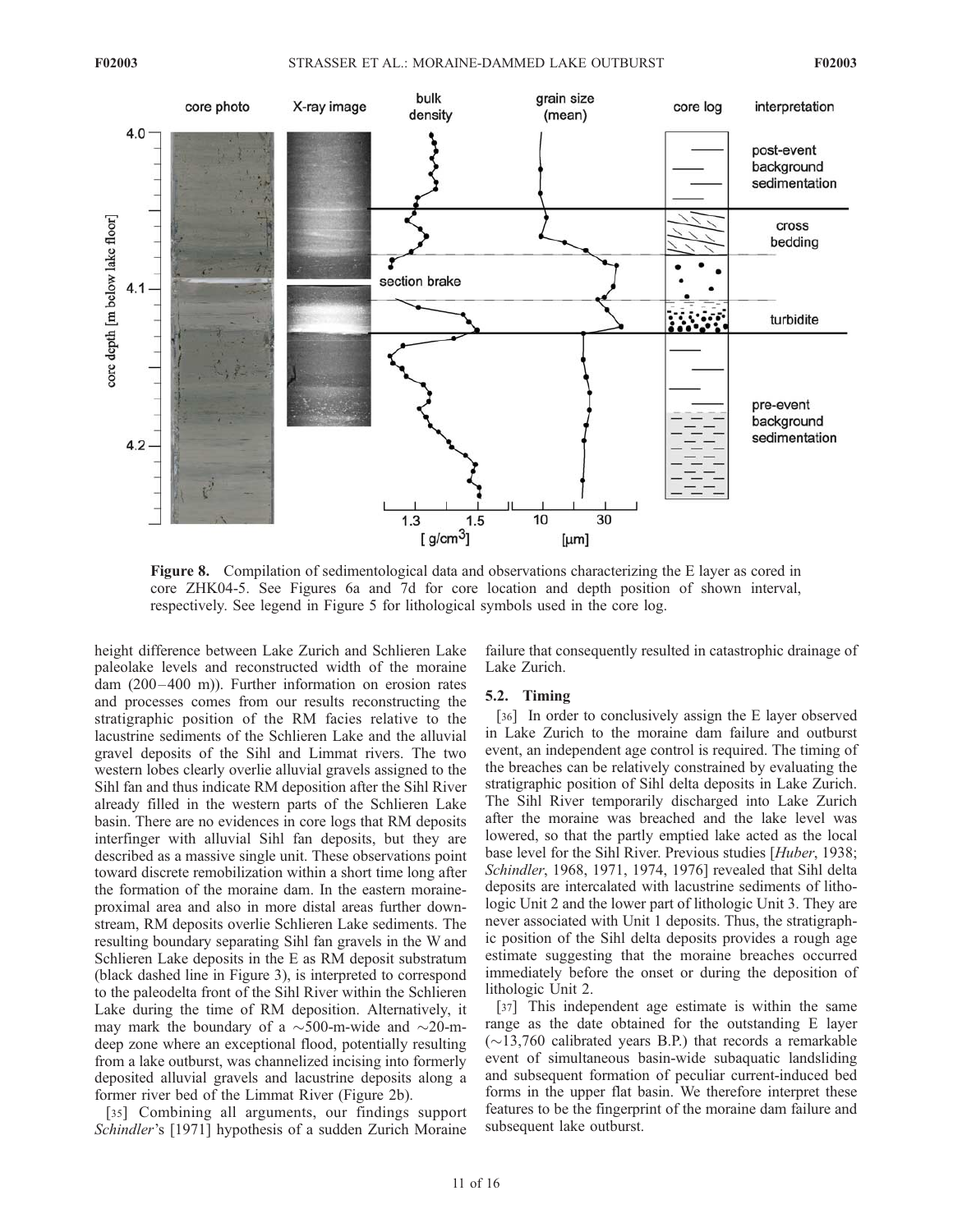#### 5.3. Lake Zurich Outburst

[38] The peculiar bed forms in the upper flat basin suggest that they were formed under flow conditions that allowed for entrainment and transport of sediment particles. Also, the observed sedimentary succession in our core data showing a normally graded turbidite overlain by a sequence of reversed and normal grading with cross-bedding structures indicates peculiar transient sediment transport and flow conditions. The basal turbidite is interpreted to be related to the basin-wide mass movement event (see subsection 4.2.3). The overlying succession of reversed and normal grading may be interpreted as the sedimentary deposits following a hyperpycnal flow [e.g., Mulder et al., 2003]. However, a hyperpycnal flow alone may not fully explain the occurrence of cross-bedding structures and the high-wavelength, low-amplitude bed forms throughout the upper flat basin. These structures are rather interpreted to have originated from water movements within the whole water column. We hypothesize that such hydrodynamic conditions may have been induced by far field drawdown effects related to the sudden lake drainage following the moraine-dam failure.

[39] In order to test this hypothesis, we quantitatively analyzed theoretical discharge scenarios induced by the lake outburst. By performing simple calculations of flow velocities and sediment transport threshold criteria, we evaluate, whether the modeled flow conditions allow for the formation of the observed bed forms. In this first-order approach, we assume that the formation of sedimentary structures is controlled by the capacity of the drainage-induced flow to entrain and transport particles along the bed of the upper flat basin. In cohesive fine-grained material the sediment transport capacity can be approximately evaluated by quantitatively comparing the shear velocity  $(u^*)$  of a flow, which tends to move particles, and the grain settling velocity  $(w)$ , which counteracts movement [e.g., Middleton and Southard, 1984]. The critical threshold condition for full suspension then is given as  $w = u^*$  and we can formulate that our hypothesis is a reasonable scenario if

$$
w < u^* \tag{1}
$$

with Stokes'law

$$
w = 1/18 * D^2 \gamma'/\mu \tag{2}
$$

and Logarithmic velocity law

$$
u^* = u/[(1/k)\ln(y/y_o)]
$$
 (3)

where D is the grain size,  $\gamma'$  is the submerged specific weight (i.e., the difference between solid grain and water density times gravitational acceleration),  $\mu$  is the water viscosity (equal to 0.001567 kg s<sup>-1</sup> m<sup>-1</sup> at 4°C), u is the flow velocity (i.e., discharge volume divided by the crosssectional area divided by time),  $k$  is Von Karman's constant (equal to a value about 0.4 in clear flows),  $y$  is the flow depth, and  $y<sub>o</sub>$  is the roughness length (equal to a value of about  $1/30$  of the mean grain size D [Allen, 1997]).

[40] To calculate the settling velocity we used a mean grain size of  $30 \pm 2.5$   $\mu$ m as measured in core ZHK04-5,

and a solid grain density of 2.71  $\pm$  0.02 g cm<sup>-3</sup> [*Giovanoli*, 1979]. To calculate the shear velocity, we first have to estimate the discharge volume, paleowater depth, and duration of the outflow. Standard GIS software is able to reconstruct the surface area of the paleolake prior to the lake-level fall using reconstructions in the Linthplain and Walensee area [Müller, 1995; Schindler, 2004] and extrapolating the paleolake level to  $\sim$ 417 masl in a digital elevation model (DEM) after correction for differential surface uplift between Lake Zurich and Walensee over the last  $\sim$ 14,000 years (estimated to be in the order of  $\sim$ 7 m [Kahle et al., 1997]). This reconstructed outline of the paleolake (Figure 1) has an area of  $\sim$ 210  $\pm$  10 km<sup>2</sup> (uncertainties are mainly due to slight discrepancies in the different paleolake outline reconstructions in the eastern part). Assuming a lake-level drop of  $\sim$ 12  $\pm$  2 m (i.e., difference between reconstructed paleolake level and lake level at the beginning of Sihl delta sedimentation in Lake Zurich) the outburst drainage volume then is estimated to be  $\sim$ 2.5  $\pm$  0.5 km<sup>3</sup>. Note that this estimate does not account for the different slope geometries along the shoreline, which may add another, but negligible small error (<1%). Water depth at the sites of observed bed forms were reconstructed on the basis of paleobathymetry reconstructions from the seismic data that recorded the sedimentary structures today at a depth of  $\sim$  24  $\pm$  2 m below lake level corresponding to a paleowater depth of  $\sim$ 36  $\pm$  4 m. The discharge cross section was defined perpendicular to the E-W trending axis of the upper Lake Zurich basin because flow directions induced because of far field drawdown effects of the lake outburst must have been oriented in an axis-parallel fashion. As a representative discharge cross section we calculated an area through the location of site ZHK04-5 using paleobathymetry reconstructions and DEM data. There, the discharge cross section is  $\sim$ 1.06 ± 0.06 km<sup>2</sup> (uncertainties mainly due to inaccurate knowledge of paleoshore line position and value of slope inclinations).

[41] Having constrained estimates of all input parameters and their uncertainties (Table 2), the shear velocity now mainly depends on the unknown duration of the flow. Our hypothesis can now be tested by plotting  $w/u^*$  as function of different outflow durations (Figure 9), for which the criterion  $w/u^* = 1$  can be used as the critical threshold for the formation of the bed forms. The results of our calculations show that particle entrainment and thus the potential to form the observed bed form structures can be related to Lake Zurich outburst scenarios if the reconstructed outflow volume of  $\sim$ 2.5  $\pm$  0.5 km<sup>3</sup> drains within maximal 12 days (range of uncertainties  $\sim$  7–19 days) or faster (Figure 9).

[42] Assuming a most conservative scenario of draining the whole drainage volume V within the maximal duration of 12 days at constant discharge rates, estimated minimal discharge values would be  $\sim$ 2400 m<sup>3</sup> s<sup>-1</sup> (range of uncertainties ~1200-5000 m<sup>3</sup> s<sup>-1</sup>). However, effective peak discharge values may have been significantly higher because the lake outflow may not have lasted as long as the estimated maximal duration. Also, the assumption of constant discharge rates over the entire drainage duration represents a simplified assumption because discharge is likely to have decreased significantly as the lake level dropped. Furthermore, reconstructions considering drainage volume and duration of outflow alone do not account for the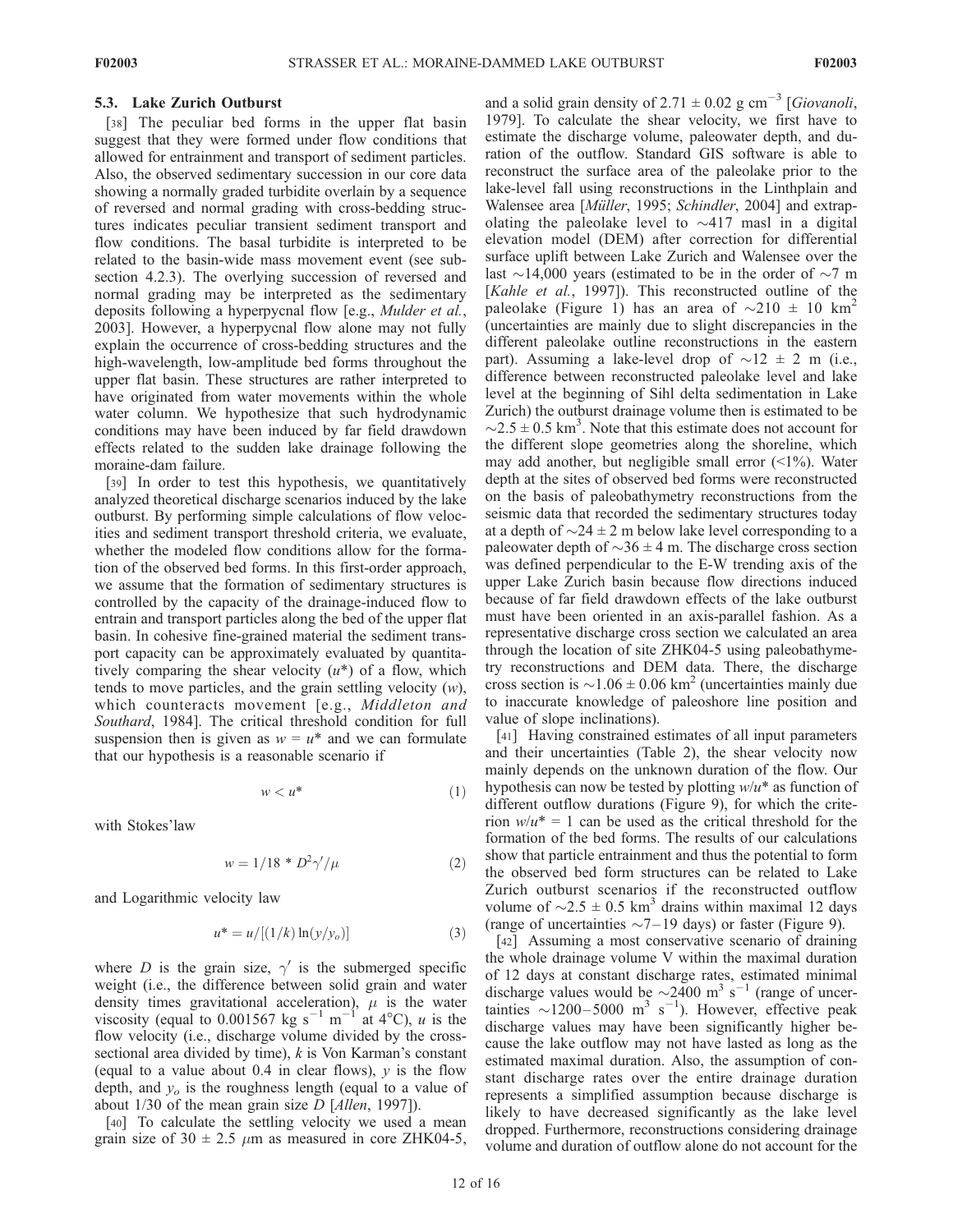| Input Parameter                                            | Mean Value | Range of Uncertainty | References       |
|------------------------------------------------------------|------------|----------------------|------------------|
| Grain size $D$ [ $\mu$ m]                                  | 30         | $27.5 - 32.5$        | this study       |
| Discharge volume $V$ [km <sup>3</sup> ]                    | 2.5        | $2 - 3$              | this study       |
| Cross-sectional area $A$ [km <sup>2</sup> ]                | 1.06       | $1 - 1.12$           | this study       |
| Flow depth $\nu$ [m]                                       | 36         | $32 - 40$            | this study       |
| Solid grain density $\rho_{\rm s}$ [g/cm <sup>3</sup> ]    | 2.71       | $2.69 - 2.73$        | Giovanoli [1979] |
| Karman's constant $k$ dimensionless                        | 0.4        | $\cdots$             | Allen [1997]     |
| Roughness length $y_0$ [ $\mu$ m]                          | $1/30$ D   | $\cdots$             | Allen [1997]     |
| Water density $\rho w$ [g/cm <sup>3</sup> ]                |            | $\cdots$             | at $4^{\circ}$ C |
| Water viscosity $\mu$ [g s <sup>-1</sup> m <sup>-1</sup> ] | 1.567      | $\cdots$             | at $4^{\circ}$ C |
| Gravitational acceleration $g \,[\text{m/s}^2]$            | 9.81       | $\cdots$             | $\cdots$         |

Table 2. Parameters Used for Flow Calculations

complex physical, hydraulic and hydrological processes involved in flowing water through the moraine breaches. Walder and O'Conner [1997] argue that for large outbursts (where the volume of the lake is large relative to the lake level drop as in the Lake Zurich situation) the volume does not exert primary control on peak discharge and maximum values rather are controlled by critical flow conditions defined by the breach geometry and amplitude of lake level drop.

[43] In order to obtain a first-order estimate of potential maximal magnitude of the Lake Zurich outburst we here use a simple, empirically calibrated model-based equation assuming rectangular breach geometry as proposed by *Fread* [1996]

$$
Q'_p = 3H'W'(H')^{0.5}
$$
 (4)

where  $Q'_{p}$  is peak discharge, and H' and W' are the breach height and width, respectively (note that the equation uses non-SI units;  $Q_p$  is given in cubic feet per second with 1 m<sup>3</sup>  $s^{-1}$  = 35.3147 ft<sup>3</sup>  $s^{-1}$ , and H' and W' are given in feet with  $1 m = 3.2808$  ft). Using representative mean values as inferred from our study (i.e.,  $H' =$  lake level drop =  $12 \pm 2$  m and  $W'$  = mean width of the four breaches = 300  $\pm$  100 m) peak discharge values for the Lake Zurich outburst are estimated to  $\sim$  20,600 m<sup>3</sup> s<sup>-1</sup> (range of uncertainties  $\sim$ 10,500–34,700 m<sup>3</sup> s<sup>-1</sup>).

[44] These results provide a first-order estimate on the potential magnitude of the Lake Zurich outburst event and can be compared to published studies of catastrophic drainages of moraine-dammed lakes that occurred during historic times [Costa and Schuster, 1988; Clague and Evans, 2000, and references therein]. Although most of the reported historic events are mostly smaller in terms of discharge volume and thus also in terms of outflow duration, they are in a comparable order of magnitude related to peak discharge rates ( $\sim$ 10<sup>3</sup> – 10<sup>4</sup> m<sup>3</sup> s<sup>-1</sup>). Our simple approach thus supports the interpretation that a moraine breach triggered sudden drainage of Lake Zurich induced a current flow in the lake that was strong enough to form the observed sediment structures. Furthermore, the high estimated peak discharge values are in agreement with our interpretation that the RM deposits downstream the Zurich Moraine were transported under high-energy conditions.

#### 5.4. Trigger Mechanism of the Moraine Dam Failure

[45] The E layer associated with the moraine dam failure and subsequent catastrophic drainage of Lake Zurich comprises a series of sublacustrine landslides and turbidite deposits that have been recorded throughout the Lake Zurich basin. In core ZHK04-5 retrieved in the upper flat basin, the 2-cm-thick turbidite assigned to the basin-wide mass movement event stratigraphically underlies the current-induced sediment structures (Figure 8). This observation suggests that landsliding and remobilization of sediment from the slopes predates the occurrence of strong currents induced by the lake drainage. Therefore, we interpret that landsliding was not caused as a consequence of the lake level drop (e.g., shore collapses due to the lake level lowering along freshly emerged water-saturated lake deposits). This is in line with observations from the lower Lake Zurich basin, where seismic data along the slopes show



Figure 9. Results from calculations evaluating hydrodynamic conditions for different Lake Zurich outburst scenarios (i.e., time of outflow duration) in order to test whether the observed sedimentary structures in the upper flat basin can reasonably be related to the proposed sudden drainage event. We used a threshold criteria (marked as red dashed line), where settling velocity (w) equals shear velocity  $(u^*)$  (see section 5.3). Bold line indicates solutions with reconstructed mean values (Table 2), and gray area marks range of uncertainties.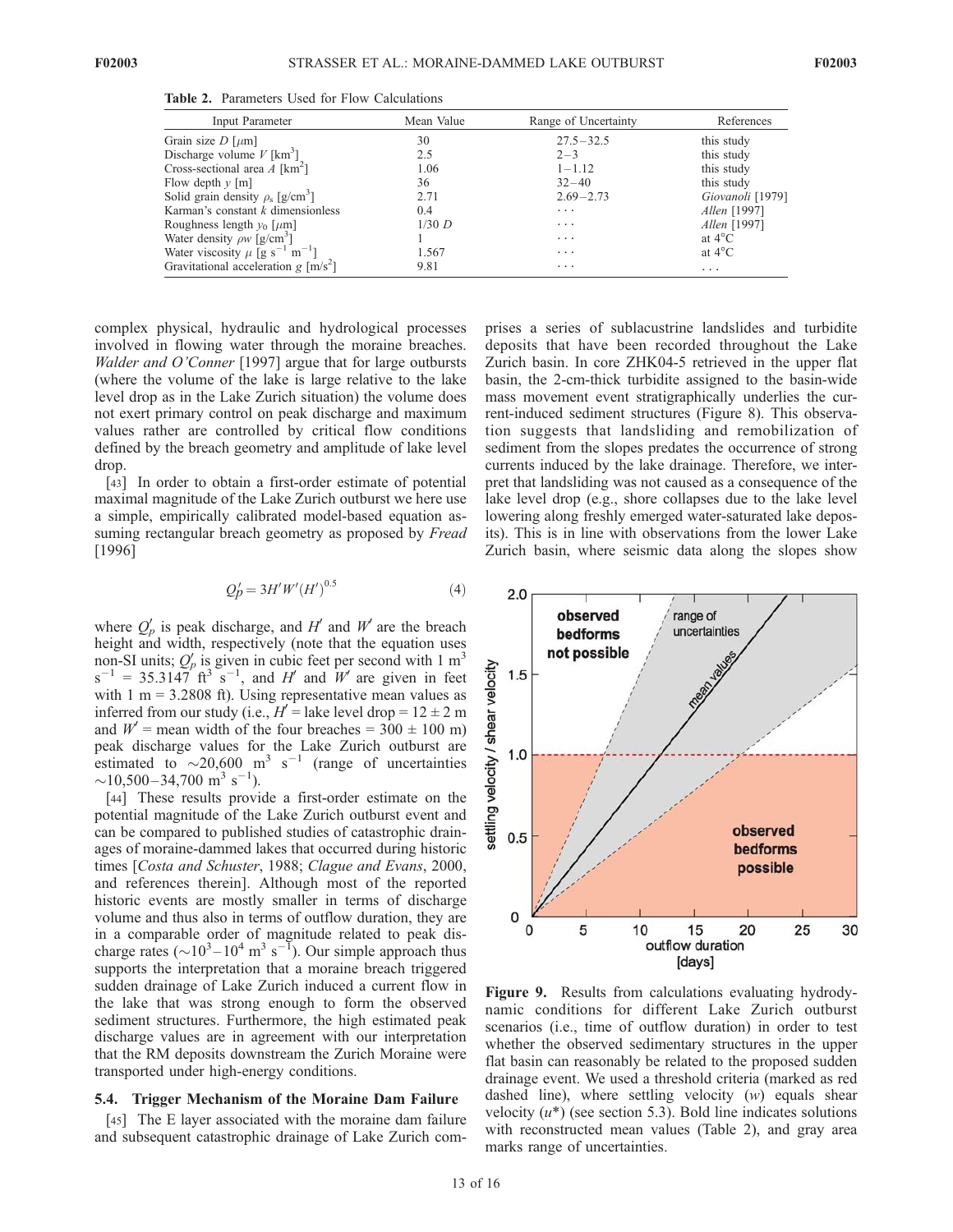landslide scars in >30 m water depth. Furthermore, none of the cored mass-flow deposits contains sediments pointing toward remobilization of shore material. Therefore, our data suggest that basin-wide landsliding resulted from sublacustrine slope failures that are related to a process that eventually initiated the catastrophic lake drainage.

[46] It has been reported in many studies that synchronous subaquatic landslide and turbidite deposits can be related to earthquakes that triggered slope failures on a regional scale [e.g., Shilts and Clague, 1992; Schnellmann et al., 2002; Goldfinger et al., 2003]. Strasser et al. [2006] showed that the discussed E layer characterized by 23 individual slides in Lake Zurich is the oldest of three events, during which earthquake shaking led to multiple sliding along the slopes of Lake Zurich. In fact, by temporal and spatial correlation of multiple subaquatic landslide deposits in Lake Zurich and Lake Lucerne, Strasser et al. [2006] reconstructed the occurrence of three major northern alpine earthquakes ( $M > 6.5$ ) that hit the area of central Switzerland, with one of them occurring around  $\sim$ 13,770  $\pm$ 70 calibrated years B.P. Hence, we interpret that the moraine-dam failure and subsequent Lake Zurich outburst is related to this large northern alpine earthquake.

[47] It remains unknown, however, whether the primary effects of strong ground motions during the earthquake directly triggered the moraine dam to fail [e.g., Newmark, 1965]. We further consider the possibility that the earthquake-induced subaquatic landslides have the potential to trigger tsunamis in the lake that may eventually overtop the moraine and initiate incision into the moraine dam. It has been shown that lacustrine landslides that failed during a M  $\sim$  6.2 earthquake in 1601 A.D. triggered up to 4-m-high tsunami in Lake Lucerne [Schnellmann et al., 2002]. Considering that the Lake Lucerne landslides are comparable in terms of volume, slope angle and mode of failure initiation to the landslides observed in Lake Zurich [Strasser et al., 2007; Strasser and Anselmetti, 2008], the potential of landslide-triggered wave generation in Lake Zurich has to be taken into account. Furthermore, the earthquake may also have triggered rockfalls and landslides in the eastern part of the paleolake (e.g., Planggen-Klöntal rockslide [Schindler, 2004]; Figure 1) and/or instabilities along the steep slopes of today's Walensee) that might have caused impulse waves and thus could have contributed to wave generation.

[48] Our findings imply that the Zurich Moraine dam was stable over several thousands of years before it eventually failed  $\sim$ 13,760 calibrated years B.P. We therefore interpret that the internal moraine structure and geometry generally provided favorable moraine dam stability conditions. From a climatic perspective, the Zurich Moraine breach occurred during the Bølling stage, a time period that represents the onset of mid-European climatic amelioration after the end of the LGM [e.g., *Denton et al.*, 2005]. Interstitial ice and permafrost within the moraine dam could potentially have sustained prior to climatic warming and added to the moraine stability for several thousand of years. Ice and/or permafrost thawing in the core of the moraine as well as increasing amount of water discharge from rapidly melting alpine glaciers in the catchment area of Lake Zurich during climate warming at the beginning of the Bølling stage then

may have contributed to decreasing moraine stability conditions.

[49] Given that our findings suggest four simultaneously breached zones, ice core melting or piping as the ultimate trigger is anticipated to be unlikely because it would rather result in one single breach, as has been often reported from historic events [Costa and Schuster, 1988; Clague and Evans, 2000, and references therein]. This therefore supports our interpretation that a strong northern alpine earthquake was the critical process to eventually cause the moraine to fail at  $\sim$ 13,760 calibrated years B.P. The breach was either triggered by primary seismic ground shaking or by secondary earthquake effects such as subaquatic landslide-generated tsunami or rockslide-generated impulse waves, which might have overtopped the moraine dam and initiated failure and subsequent lake outburst.

#### 6. Summary and Conclusion

[50] Results from our comprehensive case study in the Zurich area (central Switzerland) provide several independent evidences for the occurrence of a Late Pleistocene  $(\sim)13,760$  calibrated years B.P.) moraine dam failure and subsequent Lake Zurich outburst, and thus confirm and refine the Lake Zurich outburst – hypothesis proposed by Schindler [1971]. Our geophysical, sedimentological and geomorphological data combined with fluid dynamic calculations reveal a first-order lower-limit estimate on averaged outburst discharge (exceeding minimum values of  $\sim$ 2400 m<sup>3</sup> s<sup>-1</sup>) as well as a estimate on the potential maximal magnitude of the outburst event (peak discharge values  $\sim$  20,600 m<sup>3</sup> s<sup>-1</sup>). We conclude that the catastrophic drainage of Lake Zurich was initiated after the moraine dam failed as a consequence of a strong northern alpine earthquake due to either primary earthquake shaking or secondary effects, such as overtopping by landslide-generated waves. Long-term causes, i.e., destabilization due to potential ice and/or permafrost thawing in the core of the moraine, as well as increasing amount of water discharge from rapidly melting glaciers in the catchment during a phase of climate warming, may have partially contributed to enhance the susceptibility of failure initiation prior to the occurrence of the eventual earthquake trigger.

[51] In general, our findings reveal that moraines damming lakes can be stable over several thousands of years, but also that stability conditions may decrease during periods of climate warming and that failure can be initiated suddenly during a strong seismic shaking event. To assess long-term future hazard scenarios resulting from lake outbursts, especially in the context of present-day climatic warming and rapid glacier retreat, during which the formation rate of potentially hazardous moraine-dammed lakes is increasing, the interplay of neotectonic activities and climate change thus needs to be considered. Both factors, together with moraine-specific internal strength characteristics (e.g., width-to-height ratio, material properties and consolidation stage [cf. Clague and Evans, 2000]) define threshold stabilities of natural dams and control occurrence and timing of hazardous future lake outburst.

[52] Acknowledgments. We thank Robert Hofmann as well as the whole ETH Limnogeology team and friends for technical support and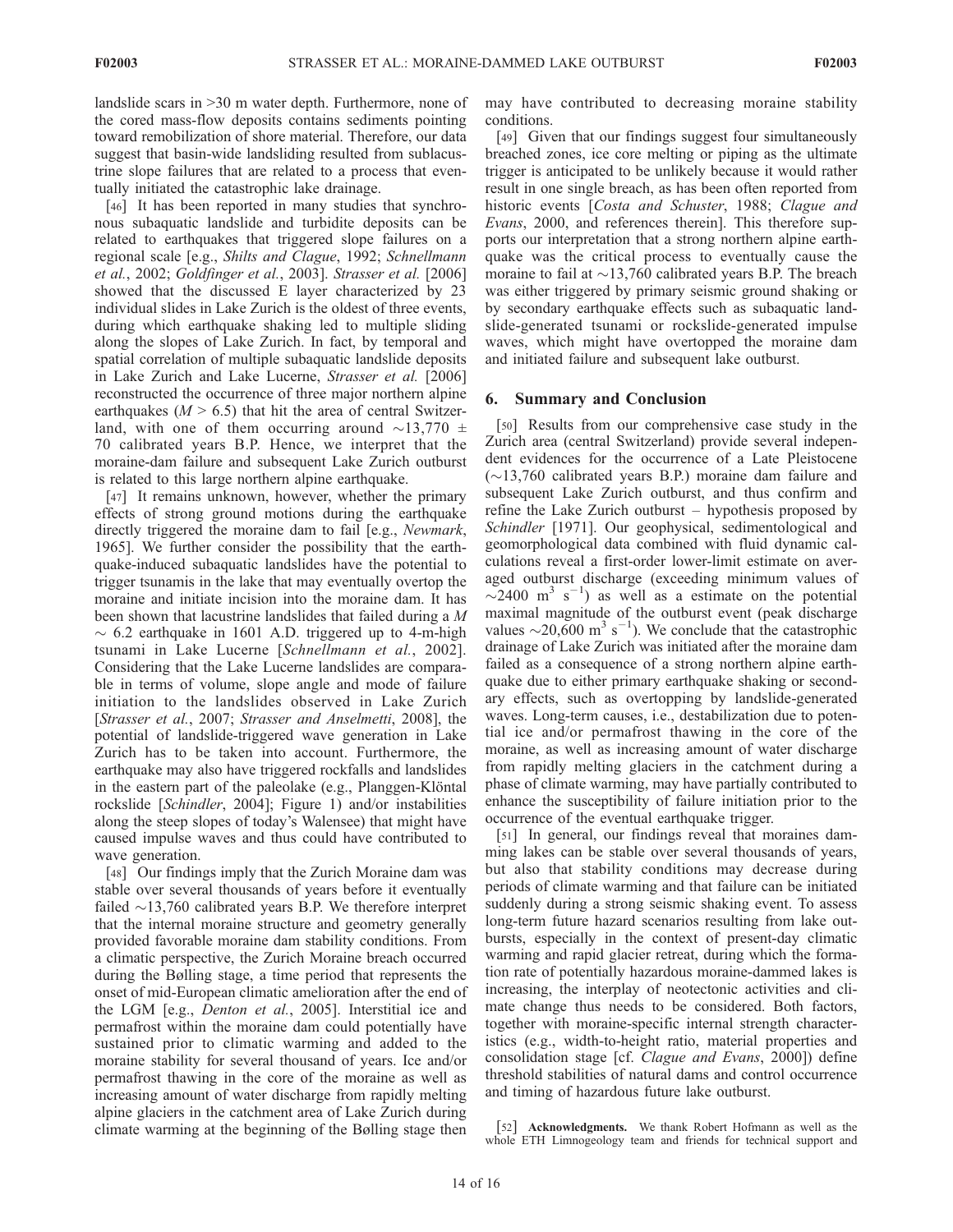assistance during the lake campaigns. Many thanks also to Urs Gerber for the core photographs. Dr. Ruedi Baumann and Andy Müller are acknowledged for helping to acquire X ray images. We thank Theo Kempf, Beat Rick, Christian Schlüchter, and Philip Allen for helpful discussions on data and interpretations and Andy Weller for English proofreading. Comments and suggestions of Oliver Korup, Guillaume St. Onge, and one anonymous reviewer significantly improved and completed the manuscript and are kindly acknowledged. Unpublished data was kindly provided by geoconsulting companies Jäckli Geologie AG, Geo Von Moos AG, and Sieber & Cassina. This study was supported by the Swiss National Science Foundation (grant 620-066113).

#### References

- Allen, P. A. (1997), Earth Surface Processes, 404 pp., Blackwell Sci., Oxford, UK.
- Blass, A., F. S. Anselmetti, and D. Ariztegui (2003), 60 years of glaciolacustrine sedimentation in Steinsee (Sustenpass, Switzerland) compared with historic events and instrumental meteorological data, Eclogae Geol. Helv., 96, 59-71.
- Broecker, W. S. (2006), Was the younger dryas triggered by a flood?, Science, 312, 1146-1148, doi:10.1126/science.1123253.
- Carter, D. T., L. L. Ely, J. E. O'Conner, and C. R. Fenton (2006), Late Pleistocene outburst flooding from pluvial Lake Alvord into the Owyhee River, Oregon, Geomorphology, 75, 346 – 367, doi:10.1016/j.geomorph.2005.07.023.
- Clague, J. J., and S. G. Evans (2000), A review of catastrophic drainage of moraine-dammed lakes in British Columbia, Quat. Sci. Rev., 19, 1763 – 1783, doi:10.1016/S0277-3791(00)00090-1.
- Clarke, G. K. C., D. W. Leverington, J. T. Teller, and A. S. Dyke (2004), Paleohydraulics of the last outburst flood from glacial Lake Agassiz and the 8200 BP cold event, Quat. Sci. Rev., 23, 389 – 407, doi:10.1016/ j.quascirev.2003.06.004.
- Costa, J. E., and R. L. Schuster (1988), The formation and failure of natural dams, Geol. Soc. Am. Bull., 100, 1054 – 1068, doi:10.1130/ 0016-7606(1988)100<1054:TFAFON>2.3.CO;2.
- Denton, G. H., R. B. Alley, G. C. Comer, and W. S. Broecker (2005), The role of seasonality in abrupt climate change, Quat. Sci. Rev., 24, 1159 – 1182, doi:10.1016/j.quascirev.2004.12.002.
- Eberli, G. P. (1984), Water content and bulk density of Zübo sediments, in Quaternary Geology of Lake Zurich: An Interdisciplinary Investigation by Deep-Lake Drilling, edited by K. J. Hsü and K. R. Kelts, pp. 115-124, Schweizerbart, Stuttgart, Germany.
- Furger, G. (1991), Von der geologie zum stofftransportmodell, Ph.D. thesis, 178 pp., Eidg. Tech. Hochsch. Zurich, Zurich, Switzerland.
- Fread, D. L. (1996), Dam-breach floods, in Hydrology of Disasters: Water Scinece and Technology Library, vol. 24, edited by V. P. Singh, pp. 85-126, Kluwer Acad., Dordrecht, Netherlands.
- Giovanoli, F. (1979), Die remanente magnetisierung von seesedimenten, Ph.D. thesis, 200 pp., Eidg. Tech. Hochsch. Zurich, Zurich, Switzerland.
- Goldfinger, C., C. H. Nelson, and J. E. Johnson (2003), Holocene earthquake records from the Cascadia subduction zone and northern San Andreas fault based on precise dating of offshore turbidites, Annu. Rev. Earth Planet. Sci.,  $31, 555-577,$  doi:10.1146/annurev. earth.31.100901.141246.
- Hampton, M. A., H. J. Lee, and J. Locat (1996), Submarine Landslides, Rev. Geophys., 34(1), 33 – 59.
- Hsü, K. J., and K. R. Kelts (1970), Seismic investigation of Lake Zurich: part II: Geology, Eclogae Geol. Helv., 63, 525-538.
- Hsü, K. J., and K. R. Kelts (1984), Quaternary Geology of Lake Zurich an Interdisciplinary Investigation by Deep-Lake Drilling, 210 pp., Schweizerbart, Stuttgart, Germany.
- Huber, R. (1938), Der Schuttkegel der Sihl im Gebiete der Stadt Zurich und das prähistorische delta am see, Vierteljahresschr. Naturforsch. Ges. Zuerich, 83, 131-214.
- Huggel, C., A. Kääb, W. Haeberli, P. Teysseire, and F. Paul (2002), Remote sensing based assessment of hazards from glacier lake outbursts: A case study in the Swiss Alps, Can. Geotech. J., 39, 316 – 330, doi:10.1139/ T01-099.
- Huggel, C., W. Haeberli, A. Kääb, D. Bieri, and S. Richardson (2004), An assessment procedure for glacial hazards in the Swiss Alps, Can. Geotech. J., 41, 1068-1083, doi:10.1139/T04-053.
- Jäckli, H. (1989), Geologie von Zurich, 215 pp., Orell Füssli, Zurich, Switzerland.
- Kahle, H. G., et al. (1997), Recent crustal movements, geoid, and density distribution: Contribution from integrated satellite and terrestrial measurements, in Deep Structure of the Swiss Alps: Results of NRP 20, edited by O. A. Pfiffner et al., pp. 251 – 259, Birkhäuser Verlag, Basel, Switzerland.
- Kelts, K. (1978), Geological and Sedimentary Evolution of Lake Zurich and Zug, Switzerland, Ph.D. thesis, 224 pp., Eidg. Tech. Hochsch. Zurich, Zurich, Switzerland.
- Kelts, K., U. Briegel, K. Ghilardi, and K. J. Hsü (1986), The limnogeology-ETH coring system, Swiss J. Hydrol., 48, 104-115.
- Kempf, T., and U. Walter (1985), Wärmegewinnung aus dem grundwasser im infiltrationsbereich der Limmat in Zuerich, Wasser Energ. Luft, 77,  $343 - 350$
- Kempf, T., M. Freimoser, P. Haldimann, V. Longo, E. Müller, C. Schindler, G. Styger, and L. Wyssling (1986), Die Grundwasser Vorkommen im Kanton Zurich, 211 pp., Schweiz. Geotech. Kom., Bern.
- Lister, G. S. (1985), Late Pleistoncene alpine degalciation and post-glacial climatic Developments in Switzerland: The record from sediments in a peri-alpine lake basin, Ph.D. thesis, 151 pp., Eidg. Tech. Hochsch. Zurich, Zurich, Switzerland.
- Lister, G. S. (1988), A 15,000-year isotopic record from Lake Zuerich of deglaciation and climatic change in Switzerland, Quat. Res., 29, 129-141, doi:10.1016/0033-5894(88)90056-7.
- Magny, M. (2004), Holocene climate variability as reflected by mid-European lake-level fluctuations and its probable impact on prehistoric human settlements, *Quat. Int.*, 113, 65-79, doi:10.1016/S1040-6182(03)00080-6.
- Malde, H. E. (1968), The catastrophic late Pleistocene Bonneville flood in the Snake River plain, Idaho, U.S. Geol. Surv. Prof. Pap., 596, 52.
- Middleton, G. V., and J. B. Southard (1984), Mechanic of Sediment Movement, 401 pp., Soc. of Sediment. Geol., Tulsa, Okla.
- Mulder, T., J. P. M. Syvitski, S. Migeon, J.-C. Faugeres, and B. Savoye (2003), Marine hyperpycnal flows: Initiation, behavior, and related deposits: A review, Mar. Pet. Geol., 20, 861 – 882.
- Müller, B. U. (1995), Das Walensee-Seeztal: Eine typusregion alpiner talgenese von entstehung und vergehen des grossen Rheintal/Zurichsee, Ph.D. thesis, 226 pp., Univ. Bern, Bern.
- Newmark, N. M. (1965), Effects of earthquakes on dams and embankments, Geotechnique, 15, 139-160.
- O'Connor, J. E., and V. R. Baker (1992), Magnitudes and implications of peak discharges from glacial Lake Missoula, Geol. Soc. Am. Bull., 104, 267 – 279, doi:10.1130/0016-7606(1992)104<0267:MAIOPD>2.3.CO;2.
- O'Connor, J. E., and J. E. Costa (1993), Geologic and hydrologic hazards in glacierized basins in North America resulting from 19th and 20th century global warming, Nat. Hazards, 8, 121 – 140, doi:10.1007/BF00605437.
- Oerlemans, J. (2000), Holocene glacier fluctuations: Is the current rate of retreat exceptional?, Ann. Glaciol., 31, 39 – 44.
- Penk, A., and E. Brückner (1909), Die Alpen im Eiszeitalter, Tauchnitz, Leipzig, Germany.
- Pika, J. (1983), Zur Isotopengeochemie und Mineralogie der lacustrinen Ablagerungen im Zurichsee und im Schwarzen Meer, Ph.D. thesis, 232 pp., Eidg. Tech. Hochsch. Zurich, Zurich, Switezerland.
- Reimer, P. J., et al. (2004), IntCal04 terrestrial radiocarbon age calibration, 0-26 cal kyr BP, Radiocarbon, 46, 1029-1058.
- Reynolds, J. M. (1992), The identification and mitigation of glacier-related hazards: Examples from the Cordillera Blanca, Peru, in Geohazards, edited by G. J. H. McCall et al., pp. 143-157, Chapman and Hall, London.
- Riesen, K., and F. Naef (2007), What can Neolithic and Bronze Age lake dwellings tell us about former climate change?, paper presented at General Assembly 2007, Eur. Geophys. Union, Vienna, 15-20 April.
- Rudoy, A. N. (2002), Glacier-dammed lakes and geological work of glacial superfloods in the Late Pleistocene, southern Siberia, Altai Mountains, Quat. Int., 87, 119 – 140, doi:10.1016/S1040-6182(01)00066-0.
- Schindler, C. (1968), Zur Quartaergeologie zwischen dem untersten Zuerichsee und baden, Eclogae Geol. Helv., 61, 395 – 433.
- Schindler, C. (1971), Geologie von Zurich und ihre beziehung zu seespiegelschwankungen, Vierteljahresschr. Naturforsch. Ges. Zuerich, 116,  $285 - 315$ .
- Schindler, C. (1974), Zur geologie des Zuerichsees, Eclogae Geol. Helv., 67, 163 – 196.
- Schindler, C. (1976), Eine geologische karte des Zuerichsees und ihre deutung, Eclogae Geol. Helv., 69, 125-138.
- Schindler, C. (2004), Zum Quartär des Linthgebietes Zwischen Luchsingen, dem Walensee, und dem Zuricher Obersee, Landesgeologie/Bundesanst. Fur Wasser und Geol., Bern-Ittingen, Switzerland.
- Schlüchter, C., and C. Röthlisberger (1995), 100,000 jahr gletschergeschicht, in Gletscher im Ständigen Wandel, edited by Schweizerische Akademie der Naturwissenschaften, pp. 47 – 64, vdf Hochschulverlag AG, Zurich, Switzerland.
- Schneider, J.-L., N. Pollet, E. Chapron, M. Wessels, and P. Wassmer (2004), Signature of Rhine Valley sturzstrom dam failures in Holocene sediments of Lake Constance, Germany, Sediment. Geol., 169, 75 – 91, doi:10.1016/ j.sedgeo.2004.04.007.
- Schnellmann, M., F. S. Anselmetti, D. Giardini, J. A. McKenzie, and S. N. Ward (2002), Prehistoric earthquake history revealed by lacustrine slump deposits, Geology, 30,  $1131 - 1134$ , doi:10.1130/0091-7613(2002)030<1131:PEHRBL>2.0.CO;2.